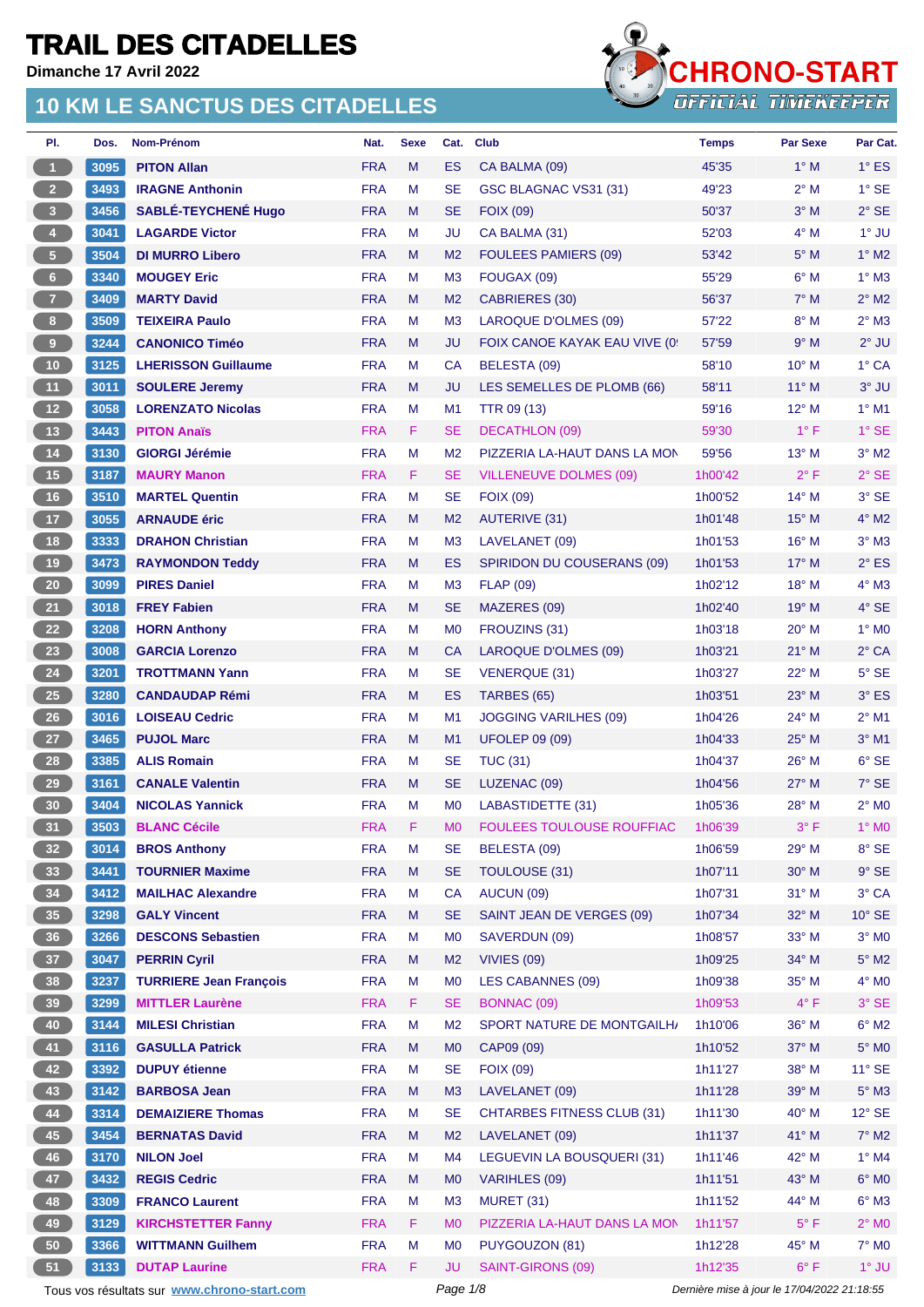**Dimanche 17 Avril 2022**

### **10 KM LE SANCTUS DES CITADELLES**



| PI.             | Dos.   | Nom-Prénom                 | Nat.       | <b>Sexe</b>                                                                                                | Cat.           | <b>Club</b>                       | <b>Temps</b> | <b>Par Sexe</b> | Par Cat.                 |
|-----------------|--------|----------------------------|------------|------------------------------------------------------------------------------------------------------------|----------------|-----------------------------------|--------------|-----------------|--------------------------|
| 52              | 3483   | <b>VIVANCOS Frédéric</b>   | <b>FRA</b> | M                                                                                                          | M <sub>2</sub> | LOS BANDIDOS (09)                 | 1h12'44      | $46^{\circ}$ M  | $8^\circ$ M2             |
| 53              | 3279   | <b>LARROCHE Laurent</b>    | <b>FRA</b> | М                                                                                                          | M <sub>3</sub> | LAVELANET (09)                    | 1h12'46      | 47° M           | $7^\circ$ M3             |
| 54              | 3207   | <b>FOUQUET Céline</b>      | <b>FRA</b> | F.                                                                                                         | M <sub>0</sub> | FROUZINS (31)                     | 1h12'58      | $7^\circ$ F     | $3°$ MO                  |
| 55              | 3251   | <b>SARRIEU Patrick</b>     | <b>FRA</b> | М                                                                                                          | M4             | LAGRAVE (81)                      | 1h13'05      | 48° M           | $2^{\circ}$ M4           |
| 56              | 3135   | <b>ESTIVILL Tom</b>        | <b>FRA</b> | M                                                                                                          | <b>SE</b>      | MAZERES (09)                      | 1h13'15      | 49° M           | $13^\circ$ SE            |
| 57              | 3160   | <b>BOLO Cedric</b>         | <b>FRA</b> | M                                                                                                          | M <sub>1</sub> | AS29 (40)                         | 1h13'17      | $50^{\circ}$ M  | $4^\circ$ M1             |
| 58              | 3515   | <b>VEXANE Alexandre</b>    | <b>FRA</b> | M                                                                                                          | SE             | <b>FOIX (09)</b>                  | 1h13'19      | 51° M           | $14^\circ$ SE            |
| 59              | 3155   | <b>LEROUX Lilian</b>       | <b>FRA</b> | м                                                                                                          | M <sub>2</sub> | AYGUESVIVES (31)                  | 1h13'24      | 52° M           | $9°$ M2                  |
| 60              | 3516   | <b>JAMES Arnaud</b>        | <b>FRA</b> | М                                                                                                          | <b>SE</b>      | <b>FOIX (09)</b>                  | 1h13'33      | 53° M           | $15^\circ$ SE            |
| 61              | 3194   | <b>BONNANS Cécile</b>      | <b>FRA</b> | F                                                                                                          | SE             | <b>TOULOUSE (31)</b>              | 1h13'35      | $8^{\circ}$ F   | 4° SE                    |
| 62              | 3505   | <b>LOPEZ Joachim</b>       | <b>FRA</b> | M                                                                                                          | M1             | LAVELANET (09)                    | 1h13'51      | 54° M           | $5^\circ$ M1             |
| 63              | 3247   | <b>POLIZZI Marine</b>      | <b>FRA</b> | F                                                                                                          | SE             | QUINT-FONSEGRIVE (31)             | 1h13'56      | $9^{\circ}$ F   | $5^\circ$ SE             |
| 64              | 3036   | <b>COMMENGE Jerome</b>     | <b>FRA</b> | M                                                                                                          | M <sub>2</sub> | FAREM TOT PETAR 09 (81)           | 1h14'12      | 55° M           | $10^{\circ}$ M2          |
| 65              | 3502   | <b>POSOCCO Pierre</b>      | <b>FRA</b> | M                                                                                                          | M1             | GRAMAZIE (11)                     | 1h14'13      | 56° M           | $6^{\circ}$ M1           |
| 66              | 3455   | <b>BARBIER Eddy</b>        | <b>FRA</b> | M                                                                                                          | M <sub>0</sub> | CARBORUN (31)                     | 1h14'17      | $57^\circ$ M    | 8° MO                    |
| 67              | 3022   | <b>MABILLE Florent</b>     | <b>FRA</b> | М                                                                                                          | M <sub>0</sub> | <b>BORDEAUX (33)</b>              | 1h14'30      | 58° M           | $9°$ MO                  |
| 68              | 3427   | <b>ROS Philippe</b>        | <b>FRA</b> | M                                                                                                          | M <sub>3</sub> | PAMIERS (09)                      | 1h14'30      | 59° M           | $8^\circ$ M3             |
| 69              | 3105   | <b>POUSSE Yannick</b>      | <b>FRA</b> | M                                                                                                          | SE             | LAVELANET (09)                    | 1h14'30      | 60° M           | $16°$ SE                 |
| 70              | 3261   | <b>VINCE Corentin</b>      | <b>FRA</b> | M                                                                                                          | <b>SE</b>      | SEYSSES (31)                      | 1h14'36      | 61° M           | $17^\circ$ SE            |
| 71              | 3049   | <b>MAS Clotilde</b>        | <b>FRA</b> | F                                                                                                          | SE             | BEAUZELLE (31)                    | 1h14'38      | $10^{\circ}$ F  | $6°$ SE                  |
| 72              | 3175   | <b>GARDIN Perrine</b>      | <b>FRA</b> | F                                                                                                          | SE             | <b>TOULOUSE (31)</b>              | 1h14'38      | $11^{\circ}$ F  | $7°$ SE                  |
| 73              | 3077   | <b>GOMEZ Richard</b>       | <b>FRA</b> | M                                                                                                          | M <sub>2</sub> | SAINT JEAN DU FALGA (09)          | 1h14'39      | 62° M           | 11° M2                   |
| $74$            | 3271   | <b>CHEYNS Samuel</b>       | <b>FRA</b> | M                                                                                                          | M1             | LAVELANET (09)                    | 1h14'56      | $63^\circ$ M    | $7^\circ$ M1             |
| 75 <sub>2</sub> | 3143   | <b>ANÉ Majida</b>          | <b>FRA</b> | F                                                                                                          | M <sub>5</sub> | <b>SPIRIDON DU COUSERANS (09)</b> | 1h14'57      | $12^{\circ}$ F  | $1^\circ$ M <sub>5</sub> |
| 76              | 3393   | <b>ORTEGA Jeanne</b>       | <b>FRA</b> | F                                                                                                          | <b>CA</b>      | SAINT JEAN DE VERGES (09)         | 1h14'59      | $13^{\circ}$ F  | $1^\circ$ CA             |
| 77 <sub>z</sub> | 3368   | <b>SGOBBO Joani</b>        | <b>FRA</b> | М                                                                                                          | CA             | SAINT PAUL DE JARRAT (09)         | 1h15'00      | $64^{\circ}$ M  | 4° CA                    |
| 78              | 3358   | <b>REGOURD Jordan</b>      | <b>FRA</b> | M                                                                                                          | <b>SE</b>      | LAGARRIGUE (81)                   | 1h15'05      | 65° M           | $18^\circ$ SE            |
| 79              | 3149   | <b>BLANC Mathis</b>        | <b>FRA</b> | M                                                                                                          | JU             | LAVELANET (09)                    | 1h15'09      | $66^{\circ}$ M  | $4^\circ$ JU             |
| 80              | 3507   | <b>RODRIGUEZ Guillaume</b> | <b>FRA</b> | M                                                                                                          | SE             | <b>PARIS (75)</b>                 | 1h15'27      | $67^\circ$ M    | $19°$ SE                 |
| 81              | 3163   | <b>ZAMUNER Chantal</b>     | <b>FRA</b> | F                                                                                                          | M4             | <b>TOULOUSE (31)</b>              | 1h15'41      | $14^{\circ}$ F  | $1^\circ$ M4             |
| 82              | $3436$ | <b>VALERY Jean Pierre</b>  | <b>FRA</b> | $\mathsf{M}% _{T}=\mathsf{M}_{T}\!\left( a,b\right) ,\ \mathsf{M}_{T}=\mathsf{M}_{T}\!\left( a,b\right) ,$ | M3             | MASSAT (09)                       | 1h15'56      | 68° M           | $9^\circ$ M3             |
| 83              | 3222   | <b>DI STEFANO David</b>    | <b>FRA</b> | M                                                                                                          | M <sub>2</sub> | AIGUES VIVES (09)                 | 1h16'08      | 69° M           | $12^{\circ}$ M2          |
| 84              | 3461   | <b>BLAZY Sébastien</b>     | <b>FRA</b> | M                                                                                                          | <b>SE</b>      | LAROQUE D'OLMES (09)              | 1h16'08      | 70° M           | $20^\circ$ SE            |
| 85              | 3151   | <b>DIANA Myriam</b>        | <b>FRA</b> | F                                                                                                          | M1             | LA TOUR DU CRIEU (09)             | 1h16'09      | $15^{\circ}$ F  | $1^\circ$ M1             |
| 86              | 3229   | <b>BOUTHÉ Cindie</b>       | <b>FRA</b> | F                                                                                                          | M <sub>0</sub> | <b>SERRES SUR ARGET (09)</b>      | 1h16'14      | $16^{\circ}$ F  | $4^\circ$ MO             |
| 87              | 3433   | <b>PECH Bernard</b>        | <b>FRA</b> | M                                                                                                          | M <sub>6</sub> | SA TOULOUSE UC (31)               | 1h18'02      | $71^\circ$ M    | $1^\circ$ M6             |
| 88              | 3255   | <b>BABY Axel</b>           | <b>FRA</b> | M                                                                                                          | <b>SE</b>      | SAINT-GIRONS (09)                 | 1h18'10      | 72° M           | $21^\circ$ SE            |
| 89              | 3256   | <b>BABY Daniel</b>         | <b>FRA</b> | M                                                                                                          | M <sub>3</sub> | EYCHEIL (09)                      | 1h18'13      | 73° M           | $10^{\circ}$ M3          |
| 90 <sub>o</sub> | 3248   | <b>POLIZZI Cédric</b>      | <b>FRA</b> | M                                                                                                          | <b>SE</b>      | QUINT-FONSEGRIVE (31)             | 1h18'15      | $74^\circ$ M    | $22^\circ$ SE            |
| 91              | 3109   | <b>TRUJILLO Nicolas</b>    | <b>FRA</b> | M                                                                                                          | M1             | VIVIES (09)                       | 1h18'34      | 75° M           | $8^{\circ}$ M1           |
| 92              | 3491   | <b>TALPACH Hugo</b>        | <b>FRA</b> | M                                                                                                          | <b>SE</b>      | <b>DUN (09)</b>                   | 1h18'37      | 76° M           | $23^\circ$ SE            |
| 93              | 3073   | <b>DE GUEMBECHER Boris</b> | <b>FRA</b> | M                                                                                                          | M1             | PLAISANCE DU TOUCH (31)           | 1h18'38      | 77° M           | $9°$ M1                  |
| 94              | 3075   | <b>GARCIA Mathieu</b>      | <b>FRA</b> | М                                                                                                          | M1             | CARLA DE ROQUEFORT (09)           | 1h18'38      | 78° M           | $10^{\circ}$ M1          |
| 95              | 3145   | <b>PELOFI Laurent</b>      | <b>FRA</b> | М                                                                                                          | M <sub>3</sub> | CAP 09 (09)                       | 1h18'39      | 79° M           | $11^{\circ}$ M3          |
| 96              | 3071   | <b>LAGARDE Gwenn</b>       | <b>FRA</b> | F                                                                                                          | M <sub>2</sub> | CA BALMA (31)                     | 1h18'45      | $17^\circ$ F    | $1^\circ$ M2             |
| 97              | 3486   | <b>CANGUEIRO Christian</b> | <b>FRA</b> | M                                                                                                          | M <sub>0</sub> | LAVELANET (09)                    | 1h18'55      | 80° M           | 10° MO                   |
| 98              | 3500   | <b>CANGUEIRO Jorge</b>     | <b>FRA</b> | M                                                                                                          | M1             | SAUTEYRARGUES (34)                | 1h18'55      | 81° M           | $11^{\circ}$ M1          |
| 99              | 3303   | <b>MARTY Vincent</b>       | <b>FRA</b> | М                                                                                                          | M <sub>3</sub> | LE FOUSSERET (31)                 | 1h19'21      | 82° M           | $12^{\circ}$ M3          |
| 100             | 3446   | <b>BASS Paul</b>           | <b>FRA</b> | M                                                                                                          | <b>SE</b>      | LES PUJOLS (09)                   | 1h19'23      | 83° M           | $24^{\circ}$ SE          |
| 101             | 3445   | <b>SAULE Mathilde</b>      | <b>FRA</b> | F                                                                                                          | <b>SE</b>      | LES PUJOLS (09)                   | 1h19'32      | $18^{\circ}$ F  | 8° SE                    |
| $102$           | 3165   | <b>JOFFRES Laurent</b>     | <b>FRA</b> | M                                                                                                          | <b>SE</b>      | SAINT GIRONS (09)                 | 1h19'32      | 84° M           | $25^\circ$ SE            |

Tous vos résultats sur **[www.chrono-start.com](https://www.chrono-start.com/)** Page 2/8 Page 2/8 Dernière mise à jour le 17/04/2022 21:18:55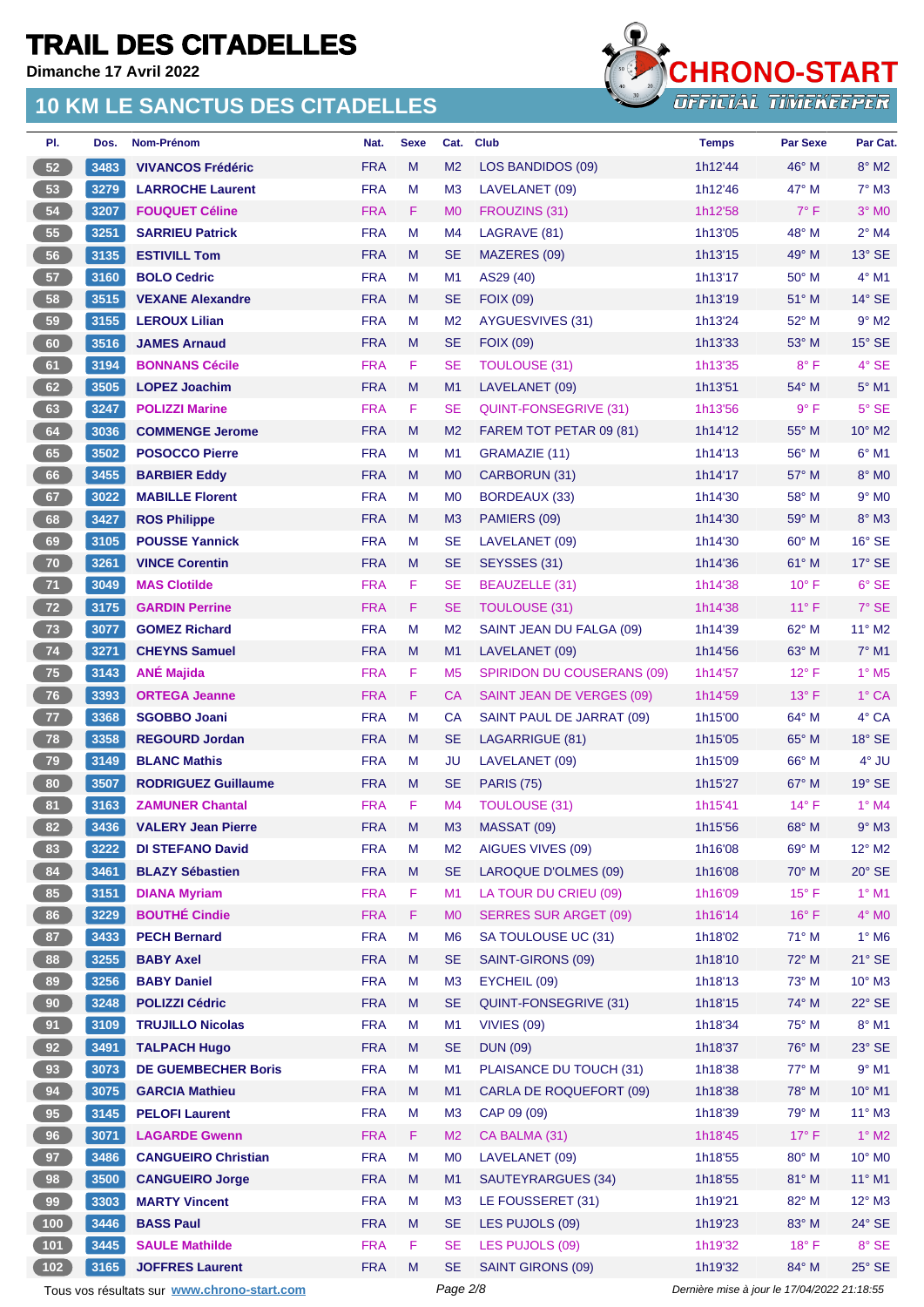**Dimanche 17 Avril 2022**

### **10 KM LE SANCTUS DES CITADELLES**



| PI.                                           | Dos. | <b>Nom-Prénom</b>              | Nat.       | <b>Sexe</b> | Cat.           | <b>Club</b>                        | <b>Temps</b> | <b>Par Sexe</b> | Par Cat.                   |
|-----------------------------------------------|------|--------------------------------|------------|-------------|----------------|------------------------------------|--------------|-----------------|----------------------------|
| 103                                           | 3395 | <b>CANTIN Mathéo</b>           | <b>FRA</b> | M           | JU             | LAVELANET (09)                     | 1h19'36      | $85^\circ$ M    | $5^\circ$ JU               |
| 104                                           | 3296 | <b>DELLSPERGER Emmanuelle</b>  | <b>FRA</b> | F           | M <sub>0</sub> | AIGUES (09)                        | 1h19'37      | $19°$ F         | 5° M <sub>0</sub>          |
| 105                                           | 3112 | <b>CAMALET Alex</b>            | <b>FRA</b> | M           | <b>CA</b>      | TECOU (81)                         | 1h19'41      | $86^\circ$ M    | $5^\circ$ CA               |
| 106                                           | 3288 | <b>LAMAND Philippe</b>         | <b>FRA</b> | M           | M <sub>3</sub> | LES Z'AMITRAILS 09 (09)            | 1h19'54      | $87^\circ$ M    | $13^{\circ}$ M3            |
| 107                                           | 3134 | <b>PEREIRA Chrystele</b>       | <b>FRA</b> | F           | M <sub>2</sub> | R RUN BERGERAC (24)                | 1h19'59      | $20^\circ$ F    | $2^{\circ}$ M2             |
| 108                                           | 3484 | <b>MOURAT France</b>           | <b>FRA</b> | F           | M1             | CASTELNAU-D'ESTRETEFONDS (         | 1h20'00      | $21^{\circ}$ F  | $2^{\circ}$ M1             |
| 109                                           | 3195 | <b>TRANI Julien</b>            | <b>FRA</b> | M           | M1             | <b>TEAM TRAIL'QUILLOU (09)</b>     | 1h20'34      | 88° M           | $12^{\circ}$ M1            |
| $110$                                         | 3336 | <b>BELLONGUE Jean-Bernard</b>  | <b>FRA</b> | M           | M7             | BONNAC (09)                        | 1h20'40      | 89° M           | $1^\circ$ M7               |
| $111$                                         | 3307 | <b>FONTENEAU Emmanuel</b>      | <b>FRA</b> | M           | <b>SE</b>      | <b>TOULOUSE (31)</b>               | 1h20'48      | $90^\circ$ M    | $26^\circ$ SE              |
| $112$                                         | 3302 | <b>PASTEL Lucas</b>            | <b>FRA</b> | M           | <b>SE</b>      | <b>CHTARBAIS FITNESS CLUB (31)</b> | 1h20'53      | 91° M           | 27° SE                     |
| $\begin{array}{c} \boxed{113} \end{array}$    | 3234 | <b>LAMOR Severine</b>          | <b>FRA</b> | F           | M <sub>3</sub> | <b>BAC (33)</b>                    | 1h20'54      | $22^{\circ}$ F  | $1^\circ$ M3               |
| $114$                                         | 3304 | <b>RAPINAT Claire</b>          | <b>FRA</b> | F           | <b>SE</b>      | <b>CHTARBAIS FITNESS CLUB (17)</b> | 1h21'03      | $23^{\circ}$ F  | $9°$ SE                    |
| $115$                                         | 3301 | <b>LABURTHE Lisa</b>           | <b>FRA</b> | F           | <b>SE</b>      | <b>CHTARBAIS FITNESS CLUB (31)</b> | 1h21'05      | $24^{\circ}$ F  | $10^{\circ}$ SE            |
| $116$                                         | 3437 | <b>BERDOT Carole</b>           | <b>FRA</b> | F           | M1             | <b>DALOU (09)</b>                  | 1h21'30      | $25^{\circ}$ F  | $3°$ M1                    |
| $\begin{array}{c} \boxed{117} \\ \end{array}$ | 3253 | <b>BOSQUE Philippe</b>         | <b>FRA</b> | M           | M <sub>3</sub> | <b>PONLAT TAILLEBOURG (31)</b>     | 1h21'31      | $92^\circ$ M    | $14^\circ$ M3              |
| 118                                           | 3204 | <b>FAGET Nicolas</b>           | <b>FRA</b> | M           | M <sub>1</sub> | MONDONVILLE (31)                   | 1h21'31      | 93° M           | 13° M1                     |
| 119                                           | 3478 | <b>PETRE Maxime</b>            | <b>FRA</b> | M           | M <sub>0</sub> | MAUVAISIN (31)                     | 1h21'52      | $94^{\circ}$ M  | $11^\circ$ MO              |
| 120                                           | 3330 | <b>LONGHEN Gregory</b>         | <b>FRA</b> | M           | M <sub>2</sub> | ALAIRAC (11)                       | 1h21'53      | $95^\circ$ M    | $13^\circ$ M2              |
| $121$                                         | 3180 | <b>DE OLIVEIRA Jessica</b>     | <b>FRA</b> | F           | M <sub>1</sub> | <b>JOGGING VARILHES (09)</b>       | 1h21'56      | $26^{\circ}$ F  | $4^{\circ}$ M1             |
| $122$                                         | 3343 | <b>IMBERT Billy</b>            | <b>FRA</b> | M           | M <sub>0</sub> | <b>ASSOCIATION EMMAVIE (47)</b>    | 1h22'00      | 96° M           | 12° M <sub>0</sub>         |
| 123                                           | 3231 | <b>FAUX Clément</b>            | <b>FRA</b> | M           | JU             | BONNAC (09)                        | 1h22'15      | $97^\circ$ M    | 6° JU                      |
| 124                                           | 3444 | <b>VIDAL Xavier</b>            | <b>FRA</b> | M           | M <sub>2</sub> | PAMIERS (09)                       | 1h22'22      | $98^\circ$ M    | 14° M2                     |
| 125                                           | 3214 | <b>TIGNOL Marie-Line</b>       | <b>FRA</b> | F           | <b>SE</b>      | LIMBRASSAC (09)                    | 1h22'26      | $27^\circ$ F    | $11^\circ$ SE              |
| 126                                           | 3081 | <b>VAITINADAPOUILLE Jordan</b> | <b>FRA</b> | M           | <b>SE</b>      | LAVELANET (09)                     | 1h22'30      | 99° M           | 28° SE                     |
| $127$                                         | 3003 | <b>ALOUI Laetitia</b>          | <b>FRA</b> | F           | M <sub>0</sub> | TEAM DPOTES (09)                   | 1h22'32      | $28^{\circ}$ F  | $6°$ MO                    |
| 128                                           | 3118 | <b>LAMEGO Manuel</b>           | <b>FRA</b> | M           | M <sub>6</sub> | LAVELANET (09)                     | 1h22'37      | $100^\circ$ M   | $2^{\circ}$ M <sub>6</sub> |
| 129                                           | 3186 | <b>LATOUR Emmanuel</b>         | <b>FRA</b> | M           | M1             | <b>MAZERES COURSE PEDESTRE (C</b>  | 1h22'38      | $101^\circ$ M   | 14° M1                     |
| $130$                                         | 3352 | <b>OLTZ Christelle</b>         | <b>FRA</b> | F           | M <sub>2</sub> | PAMIERS (09)                       | 1h22'38      | $29^\circ$ F    | $3°$ M <sub>2</sub>        |
| $131$                                         | 3153 | <b>THUMEREL Gerard</b>         | <b>FRA</b> | M           | M4             | CASTANET-TOLOSAN (31)              | 1h22'43      | 102° M          | $3°$ M4                    |
| 132                                           | 3050 | <b>MAS Marie</b>               | <b>FRA</b> | F           | M <sub>2</sub> | <b>BEAUZELLE (31)</b>              | 1h22'53      | 30° F           | $4^{\circ}$ M2             |
| (133)                                         |      | 3506 MADEBOS Adrien            | FRA M      |             | SE             | TOURNAY (65)                       | 1h22'59      | 103° M          | 29° SE                     |
| 134                                           | 3242 | <b>EYROLLES Angélique</b>      | <b>FRA</b> | F           | M <sub>3</sub> | SAVERDUN (31)                      | 1h23'02      | $31^{\circ}$ F  | $2^{\circ}$ M3             |
| $135$                                         | 3164 | <b>AMARDEILH Marie</b>         | <b>FRA</b> | F           | M1             | LA TOUR DU CRIEU (09)              | 1h23'02      | 32° F           | $5^\circ$ M1               |
| $\left[ 136 \right]$                          | 3329 | <b>SANDRE Jérôme</b>           | <b>FRA</b> | M           | M1             | <b>BRAM (11)</b>                   | 1h23'13      | 104° M          | 15° M1                     |
| (137)                                         | 3442 | <b>PRIOR Gilles</b>            | <b>FRA</b> | M           | M <sub>6</sub> | SPORT NATURE MONTGAILHARD          | 1h23'25      | 105° M          | $3°$ M <sub>6</sub>        |
| $\begin{bmatrix} 138 \end{bmatrix}$           | 3087 | <b>PUERTO éric</b>             | <b>FRA</b> | M           | M <sub>3</sub> | LES FOULEES DU KERCORB (11)        | 1h23'25      | 106° M          | $15^{\circ}$ M3            |
| 139                                           | 3038 | <b>REBONATO Marc</b>           | <b>FRA</b> | M           | <b>SE</b>      | <b>VILLENEUVE SUR LOT (47)</b>     | 1h23'26      | 107° M          | $30^\circ$ SE              |
| 140                                           | 3439 | <b>LIAGRE Anne-Clémence</b>    | <b>FRA</b> | F           | <b>SE</b>      | <b>US MARQUETTE (59)</b>           | 1h23'27      | 33° F           | $12^{\circ}$ SE            |
| $\begin{array}{c} \boxed{141} \end{array}$    | 3438 | <b>LIAGRE Aymeric</b>          | <b>FRA</b> | M           | M1             | <b>BLAGNAC (31)</b>                | 1h23'28      | 108° M          | 16° M1                     |
| $\begin{array}{c} \boxed{142} \\ \end{array}$ | 3169 | <b>SANS Pascale</b>            | <b>FRA</b> | F           | M <sub>3</sub> | <b>CASTELNAU DURBAN (09)</b>       | 1h23'34      | 34° F           | $3^\circ$ M3               |
| 143                                           | 3462 | <b>SEGUINOT Raphaël</b>        | <b>FRA</b> | M           | <b>SE</b>      | ARCHIAC (17)                       | 1h23'50      | 109° M          | 31° SE                     |
| 144                                           | 3451 | <b>SANCIER Angèle</b>          | <b>FRA</b> | F           | <b>ES</b>      | CAPIAN (33)                        | 1h23'51      | $35^{\circ}$ F  | $1^\circ$ ES               |
| 145                                           | 3332 | <b>VIALLE Laurent</b>          | <b>FRA</b> | M           | M <sub>2</sub> | LAVELANET (09)                     | 1h24'07      | $110^{\circ}$ M | 15° M2                     |
| 146                                           | 3205 | <b>ARNOLD Mathilde</b>         | <b>FRA</b> | F           | <b>JU</b>      | MAUVEZIN (31)                      | 1h24'07      | 36° F           | $2^{\circ}$ JU             |
| $147$                                         | 3032 | <b>PINAUD Natacha</b>          | <b>FRA</b> | F           | M <sub>2</sub> | LAVELANET (09)                     | 1h24'15      | $37^\circ$ F    | $5^\circ$ M2               |
| $148$                                         | 3326 | <b>LEDERAC Pierre</b>          | <b>FRA</b> | M           | M <sub>5</sub> | AC PAMIERS (09)                    | 1h24'46      | 111° M          | $1^\circ$ M <sub>5</sub>   |
| 149                                           | 3383 | <b>GADAIS Sebastien</b>        | <b>FRA</b> | M           | M <sub>0</sub> | <b>REZE (44)</b>                   | 1h24'53      | 112° M          | 13° MO                     |
| 150                                           | 3397 | <b>CASSAGNAUD Charline</b>     | <b>FRA</b> | F           | M <sub>0</sub> | SAINTE FOY D'AIGREFEUILLE (31      | 1h25'03      | $38^\circ$ F    | $7°$ MO                    |
| 151                                           | 3220 | <b>MONTAGNE Claude</b>         | <b>FRA</b> | M           | M <sub>0</sub> | MAZERES (09)                       | 1h25'13      | $113^\circ$ M   | 14° MO                     |
| $152$                                         | 3217 | <b>EYCHENNE Aude</b>           | <b>FRA</b> | F           | M <sub>0</sub> | <b>MERCUS-GARRABET (09)</b>        | 1h25'14      | $39^\circ$ F    | $8^\circ$ MO               |
| (153)                                         | 3082 | <b>MICHEL Julia</b>            | <b>FRA</b> | F           | M1             | MILLE PATTES CARBONNAIS (31)       | 1h25'17      | $40^{\circ}$ F  | $6^\circ$ M1               |

Tous vos résultats sur **[www.chrono-start.com](https://www.chrono-start.com/)** Page 3/8 Page 3/8 Dernière mise à jour le 17/04/2022 21:18:55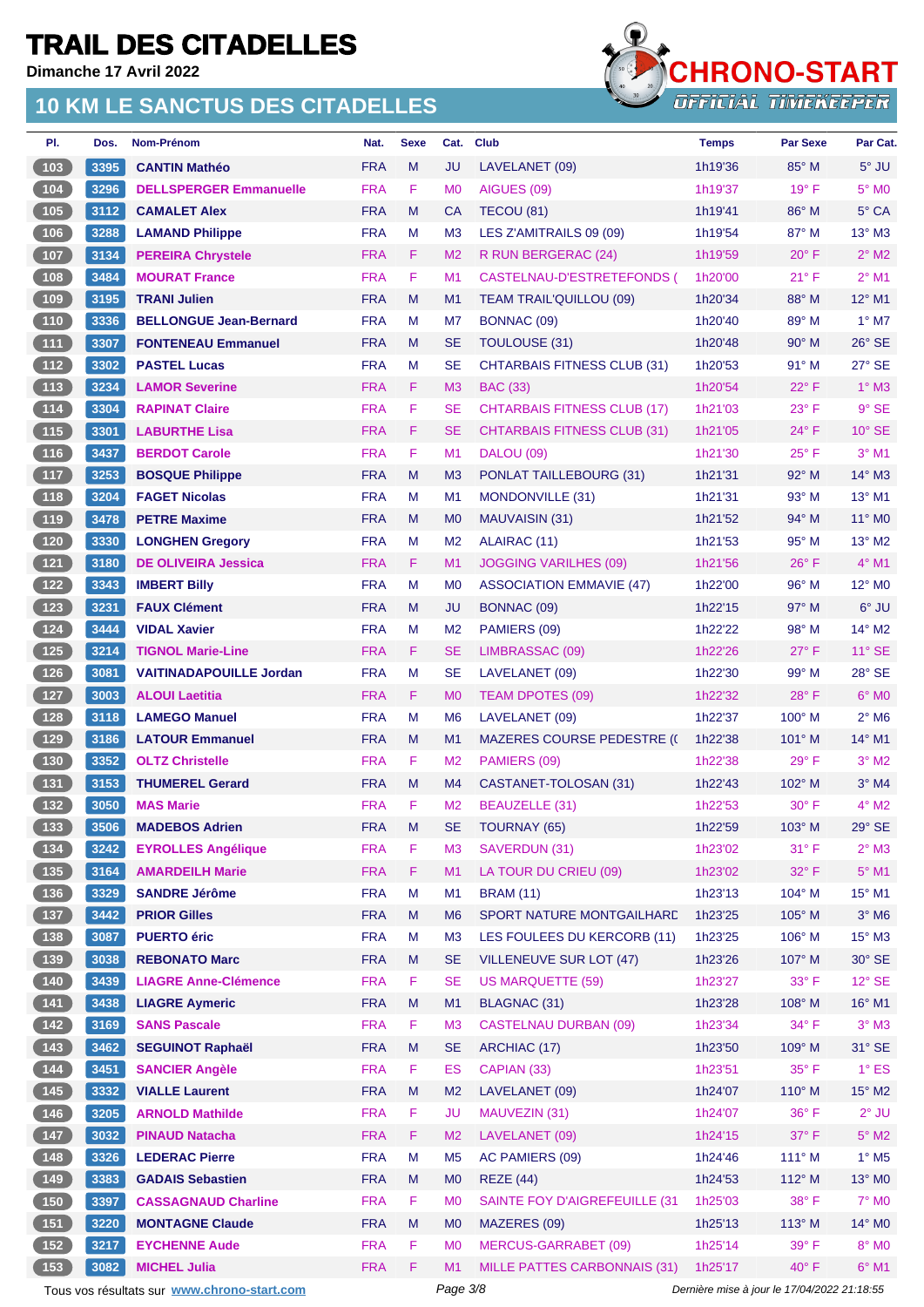**Dimanche 17 Avril 2022**

### **10 KM LE SANCTUS DES CITADELLES**



| PI.                                        | Dos. | Nom-Prénom                         | Nat.       | <b>Sexe</b> | Cat.           | Club                               | <b>Temps</b> | <b>Par Sexe</b> | Par Cat.                    |
|--------------------------------------------|------|------------------------------------|------------|-------------|----------------|------------------------------------|--------------|-----------------|-----------------------------|
| 154                                        | 3218 | <b>MONTAGNE Pierre-André</b>       | <b>FRA</b> | M           | M1             | MERCUS-GARRABET (09)               | 1h25'23      | $114^\circ$ M   | $17^\circ$ M1               |
| 155                                        | 3351 | <b>MONOY Fabrice</b>               | <b>FRA</b> | M           | M4             | PAMIERS (09)                       | 1h25'29      | $115^\circ$ M   | $4^\circ$ M4                |
| 156                                        | 3498 | <b>PERIAT Flavie</b>               | <b>FRA</b> | F           | <b>SE</b>      | ARIEGE (09)                        | 1h25'52      | $41^{\circ}$ F  | $13^\circ$ SE               |
| 157                                        | 3086 | <b>ARNAUDÉ Camille</b>             | <b>FRA</b> | F           | JU             | BALMA (31)                         | 1h25'53      | $42^{\circ}$ F  | 3° JU                       |
| 158                                        | 3501 | <b>BOUILLOT Emerick</b>            | <b>FRA</b> | M           | M1             | CASTELNAUDARY (11)                 | 1h25'53      | $116^\circ$ M   | $18^{\circ}$ M1             |
| 159                                        | 3223 | <b>DI STEFANO Lison</b>            | <b>FRA</b> | F           | JU             | SKI CLUB AX (09)                   | 1h25'59      | 43° F           | 4° JU                       |
| $160$                                      | 3322 | <b>BROUSSE Andy</b>                | <b>FRA</b> | M           | <b>SE</b>      | PRADES LE LEZ (34)                 | 1h25'59      | $117^\circ$ M   | $32^{\circ}$ SE             |
| 161                                        | 3278 | <b>PERLIN Laurent</b>              | <b>FRA</b> | M           | <b>SE</b>      | SAINT-ALBAN (31)                   | 1h26'06      | $118^\circ$ M   | 33° SE                      |
| 162                                        | 3183 | <b>SICRE Christelle</b>            | <b>FRA</b> | F           | M <sub>2</sub> | LAVELANET (09)                     | 1h26'42      | $44^{\circ}$ F  | $6^\circ$ M2                |
| $163$                                      | 3230 | <b>DOS SANTOS Martine</b>          | <b>FRA</b> | F           | M4             | SPIRIDON DU COUSERANS (09)         | 1h26'49      | $45^{\circ}$ F  | $2^{\circ}$ M4              |
| 164                                        | 3458 | <b>RIVIERE Lorie</b>               | <b>FRA</b> | F           | <b>SE</b>      | <b>MAZERES COURSE PEDESTRE (C</b>  | 1h27'18      | $46^{\circ}$ F  | $14^\circ$ SE               |
| $165$                                      | 3514 | <b>PRENTICE Charlotte</b>          | <b>FRA</b> | F           | <b>SE</b>      | PAMIERS (09)                       | 1h27'18      | $47^\circ$ F    | $15^\circ$ SE               |
| (166)                                      | 3463 | <b>RIVIERE Patricia</b>            | <b>FRA</b> | F           | M <sub>3</sub> | <b>MAZERES COURSE PEDESTRE (()</b> | 1h27'18      | $48^{\circ}$ F  | $4^\circ$ M3                |
| 167                                        | 3469 | <b>SIEURAC Marion</b>              | <b>FRA</b> | F           | M1             | <b>MAZERES COURSE PEDESTRE (C</b>  | 1h27'20      | $49^{\circ}$ F  | $7°$ M1                     |
| 168                                        | 3466 | <b>RIVIERE David</b>               | <b>FRA</b> | M           | M4             | <b>MAZERES COURSE PEDESTRE (()</b> | 1h27'21      | $119^\circ$ M   | $5^\circ$ M4                |
| 169                                        | 3423 | <b>RUARD Manu</b>                  | <b>FRA</b> | M           | M <sub>0</sub> | O'PADLE (19)                       | 1h27'24      | $120^\circ$ M   | $15^{\circ}$ MO             |
| 170                                        | 3422 | <b>FABRE Alicia</b>                | <b>FRA</b> | F           | M <sub>0</sub> | BILHAC (19)                        | 1h27'25      | $50^\circ$ F    | $9°$ M <sub>0</sub>         |
| $171$                                      | 3176 | <b>ROUX Camille</b>                | <b>FRA</b> | F           | M <sub>0</sub> | LAC (11)                           | 1h27'26      | $51^{\circ}$ F  | $10^{\circ}$ MO             |
| $\boxed{172}$                              | 3162 | <b>MONOD Jean Francois</b>         | <b>FRA</b> | M           | M1             | VILLENEUVE LA COMPTAL (11)         | 1h27'27      | $121^\circ$ M   | $19^\circ$ M1               |
| $\boxed{173}$                              | 3293 | <b>CATHALA Laurent</b>             | <b>FRA</b> | M           | M <sub>1</sub> | LE PEYRAT (09)                     | 1h27'28      | $122^{\circ}$ M | $20^\circ$ M1               |
| $174$                                      | 3275 | <b>LE GUERCH Alain</b>             | <b>FRA</b> | M           | M7             | LAVELANET (09)                     | 1h27'28      | $123^\circ$ M   | $2^{\circ}$ M7              |
| $175$                                      | 3072 | <b>MUXI Géraldine</b>              | <b>FRA</b> | F           | <b>SE</b>      | <b>HOBBITRAIL (31)</b>             | 1h27'30      | 52° F           | $16^\circ$ SE               |
| $\sqrt{176}$                               | 3415 | <b>MARTY Frederic</b>              | <b>FRA</b> | M           | M <sub>2</sub> | MIREPOIX (09)                      | 1h27'33      | $124^\circ$ M   | $16^{\circ}$ M <sub>2</sub> |
| $177$                                      | 3416 | <b>MARTY Mathieu</b>               | <b>FRA</b> | M           | M <sub>0</sub> | <b>LACROIX FALGARDE (31)</b>       | 1h27'34      | $125^\circ$ M   | $16^{\circ}$ MO             |
| 178                                        | 3033 | <b>HERNANDEZ Julien</b>            | <b>FRA</b> | M           | M <sub>0</sub> | SAINT PAUL DE JARRAT (09)          | 1h27'34      | $126^\circ$ M   | $17^\circ$ MO               |
| $179$                                      | 3232 | <b>FERNANDEZ Eric</b>              | <b>FRA</b> | M           | M <sub>3</sub> | LAVELANET (09)                     | 1h27'35      | $127^\circ$ M   | $16^\circ$ M3               |
| (180)                                      | 3407 | <b>SANCIER Cedrine</b>             | <b>FRA</b> | F           | M <sub>2</sub> | <b>ELAN CAPIANAIS (33)</b>         | 1h27'35      | $53^\circ$ F    | $7^\circ$ M2                |
| $181$                                      | 3158 | <b>SENESSE Pascal</b>              | <b>FRA</b> | M           | M <sub>3</sub> | LAVELANET (09)                     | 1h27'39      | $128^\circ$ M   | $17^\circ$ M3               |
| 182                                        | 3380 | <b>LEMOINE MOUCHAGUE Dominique</b> | <b>FRA</b> | F           | M1             | ARTIGAT (09)                       | 1h27'50      | $54^{\circ}$ F  | $8^\circ$ M1                |
| 183                                        | 3305 | <b>AMARGER Fabien</b>              | <b>FRA</b> | M           | <b>SE</b>      | SAVERDUN COURIR SYMPA (09)         | 1h27'50      | $129^\circ$ M   | $34^\circ$ SE               |
| (184)                                      | 3381 | <b>MOUCHAGUE Jean-Marc</b>         | <b>FRA</b> | M           | M1             | ARTIGAT (09)                       | 1h27'52      | $130^\circ$ M   | $21^{\circ}$ M1             |
| 185                                        | 3457 | <b>POUPEAU Camille</b>             | <b>FRA</b> | F           | ES             | <b>CUGNAUX (31)</b>                | 1h27'54      | $55^{\circ}$ F  | $2^{\circ}$ ES              |
| 186                                        | 3243 | <b>AUSSEL Anthony</b>              | <b>FRA</b> | M           | M <sub>0</sub> | CUGNAUX (31)                       | 1h28'21      | 131° M          | 18° MO                      |
| 187                                        | 3004 | <b>MONTEL Carole</b>               | <b>FRA</b> | F           | M <sub>2</sub> | <b>TEAM D'POTES (31)</b>           | 1h28'34      | 56°F            | $8^\circ$ M2                |
| (188)                                      | 3076 | <b>MARTY Marieline</b>             | <b>FRA</b> | F           | M <sub>3</sub> | SAINTJEAN DU FALGA (09)            | 1h28'35      | $57^\circ$ F    | $5^\circ$ M3                |
| 189                                        | 3334 | <b>BOUTONNET Morgane</b>           | <b>FRA</b> | F           | <b>SE</b>      | <b>VERNETTRAIL09 (09)</b>          | 1h28'37      | 58°F            | 17° SE                      |
| (190)                                      | 3156 | <b>FERNANDEZ Christelle</b>        | <b>FRA</b> | F           | M <sub>2</sub> | LAVELANET (09)                     | 1h28'40      | 59° F           | $9°$ M2                     |
| $\begin{array}{c} \boxed{191} \end{array}$ | 3046 | <b>DEDIEU LEBRUN Stéphanie</b>     | <b>FRA</b> | F           | M <sub>0</sub> | <b>SNM (09)</b>                    | 1h28'40      | $60^\circ$ F    | $11^{\circ}$ MO             |
| (192)                                      | 3273 | <b>SANCHEZ Alexandrine</b>         | <b>FRA</b> | F           | M1             | ACP (09)                           | 1h28'41      | 61°F            | $9°$ M1                     |
| 193                                        | 3029 | <b>FOUET Thierry</b>               | <b>FRA</b> | M           | M <sub>5</sub> | PERNES-LES-FONTAINES (84)          | 1h28'49      | 132° M          | $2^{\circ}$ M5              |
| (194)                                      | 3035 | <b>QUELVILLE Manon</b>             | <b>FRA</b> | F           | <b>SE</b>      | <b>TOULOUSE (31)</b>               | 1h28'59      | 62°F            | 18° SE                      |
|                                            | 3024 | <b>RAZIN Sandrine</b>              | <b>FRA</b> | F           | M1             | US FRONTON ATHLETISME (31)         | 1h29'01      | $63^\circ$ F    | $10^{\circ}$ M1             |
| 196                                        | 3390 | <b>GAUDREL Fanny</b>               | <b>FRA</b> | F           | <b>SE</b>      | <b>SERRES SUR ARGET (09)</b>       | 1h29'03      | $64^{\circ}$ F  | $19°$ SE                    |
| 197                                        | 3372 | <b>PENDARIES Ingrid</b>            | <b>FRA</b> | F           | <b>SE</b>      | <b>SERRES SUR ARGET (09)</b>       | 1h29'04      | 65°F            | $20^{\circ}$ SE             |
| (198)                                      | 3173 | <b>FAILLEFER André</b>             | <b>FRA</b> | M           | M <sub>6</sub> | <b>COLOMIERS (31)</b>              | 1h29'18      | 133° M          | $4^\circ$ M6                |
| 199                                        | 3272 | <b>AMIEL Ugo</b>                   | <b>FRA</b> | M           | ES             | <b>VARILHES (09)</b>               | 1h29'21      | 134° M          | $4^\circ$ ES                |
| 200                                        | 3317 | <b>RESCANIERES Isaline</b>         | <b>FRA</b> | F           | <b>JU</b>      | <b>APYTRI - TTR 09 (09)</b>        | 1h29'21      | 66°F            | $5^\circ$ JU                |
| 201                                        | 3313 | <b>MARQUILLY Alexandre</b>         | <b>FRA</b> | M           | <b>SE</b>      | <b>VERNIOLLE (09)</b>              | 1h29'26      | $135^\circ$ M   | 35° SE                      |
| 202                                        | 3098 | <b>FAUX Vincent</b>                | <b>FRA</b> | M           | M <sub>2</sub> | BONNAC (09)                        | 1h29'26      | 136° M          | $17^\circ$ M2               |
| 203                                        | 3225 | <b>MERIC Laetitia</b>              | <b>FRA</b> | F           | M <sub>2</sub> | SAINT-LYS (31)                     | 1h29'54      | 67°F            | $10^{\circ}$ M2             |
| 204                                        | 3023 | <b>GERAUD Charlotte</b>            | <b>FRA</b> | F           | <b>SE</b>      | SPORT NATURE MONTGAILHARD          | 1h30'04      | $68^{\circ}$ F  | $21^\circ$ SE               |

Tous vos résultats sur **[www.chrono-start.com](https://www.chrono-start.com/)** Page 4/8 Page 4/8 Dernière mise à jour le 17/04/2022 21:18:55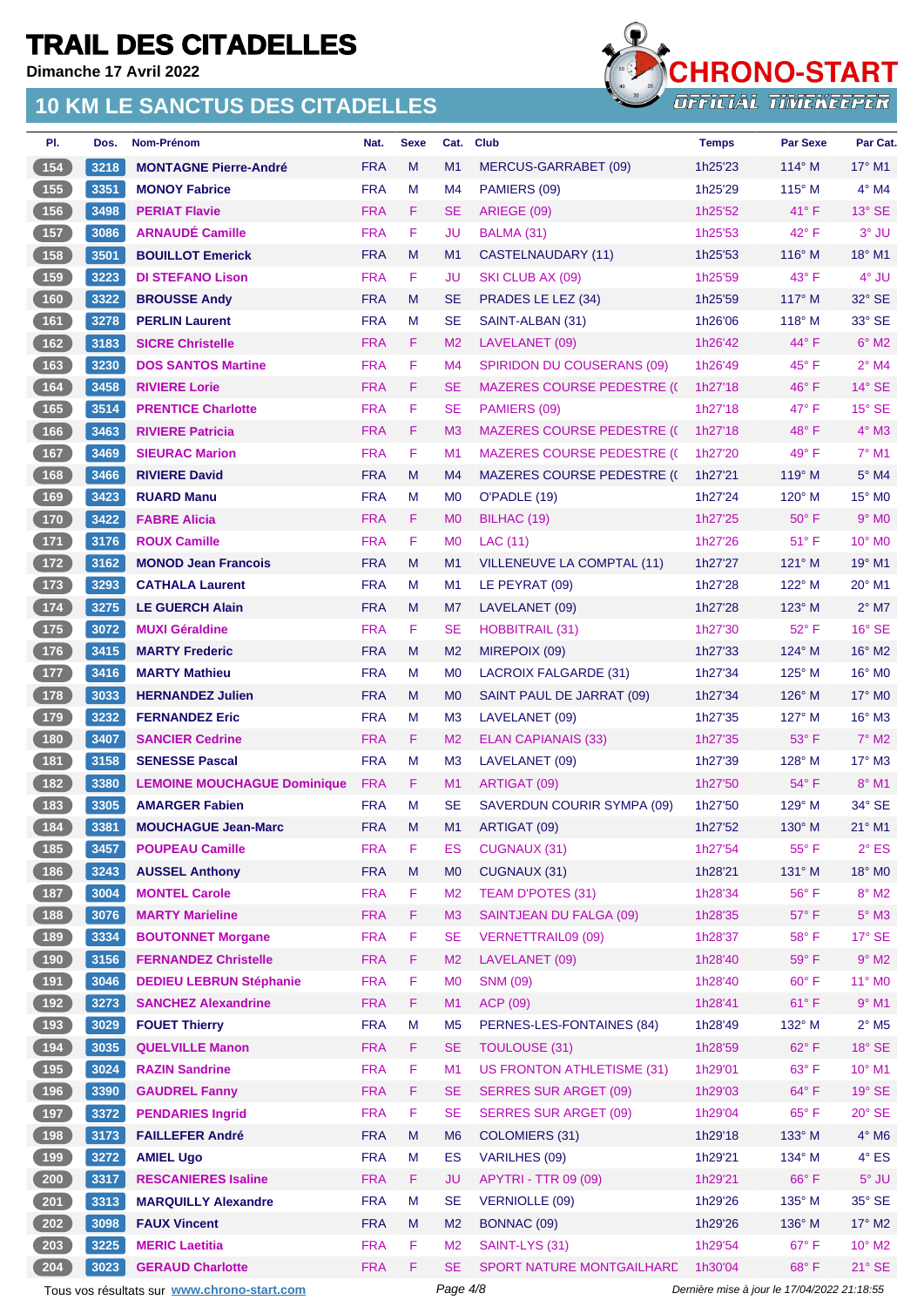**Dimanche 17 Avril 2022**

### **10 KM LE SANCTUS DES CITADELLES**



| PI.    | Dos.         | Nom-Prénom                       | Nat.       | <b>Sexe</b> | Cat.           | <b>Club</b>                        | <b>Temps</b> | <b>Par Sexe</b> | Par Cat.                 |
|--------|--------------|----------------------------------|------------|-------------|----------------|------------------------------------|--------------|-----------------|--------------------------|
| 205    | 3148         | <b>ESPEISSE Séverine</b>         | <b>FRA</b> | F           | M <sub>1</sub> | <b>SPORT NATURE MONTGAILHARE</b>   | 1h30'04      | $69^\circ$ F    | $11^{\circ}$ M1          |
| 206    | 3127         | <b>CARPENTIER Ludivine</b>       | <b>FRA</b> | F           | M1             | <b>VERNETTRAIL09 (09)</b>          | 1h30'05      | $70^\circ$ F    | 12° M1                   |
| 207    | 3131         | <b>PÉCOUT Stéphanie</b>          | <b>FRA</b> | F           | M <sub>2</sub> | <b>SPIRIDON PAYS D'OLMES (09)</b>  | 1h30'51      | 71° F           | 11° M2                   |
| 208    | 3362         | <b>OUSTRIC Jean Marc</b>         | <b>FRA</b> | M           | M <sub>2</sub> | MARZENS (81)                       | 1h31'07      | 137° M          | $18^\circ$ M2            |
| 209    | 3479         | <b>MARTY Jean-Paul</b>           | <b>FRA</b> | M           | M <sub>4</sub> | <b>TARASCON SUR ARIEGE (09)</b>    | 1h31'09      | $138^\circ$ M   | $6°$ M4                  |
| 210    | 3138         | <b>MEERTZ Vanessa</b>            | <b>FRA</b> | F           | <b>SE</b>      | <b>MONTPELLIER (34)</b>            | 1h31'32      | 72°F            | 22° SE                   |
| $211$  | 3402         | <b>SOUVRÉ Laurie</b>             | <b>FRA</b> | F           | <b>SE</b>      | AIGREFEUILLE D AUNIS (17)          | 1h31'33      | $73^\circ$ F    | 23° SE                   |
| 212    | 3245         | <b>DEBAUGNY Maxime</b>           | <b>FRA</b> | M           | M1             | CUGNAUX (31)                       | 1h31'36      | 139° M          | 22° M1                   |
| 213    | 3306         | <b>GUERRA Diana</b>              | <b>FRA</b> | F.          | M1             | LA TOUR DU CRIEU (09)              | 1h31'46      | 74° F           | 13° M1                   |
| 214    | 3300         | <b>RICHOU Chrystelle</b>         | <b>FRA</b> | F.          | M1             | DALOU (09)                         | 1h31'47      | $75^{\circ}$ F  | $14^{\circ}$ M1          |
| 215    | 3350         | <b>BONO Maria Justina</b>        | <b>FRA</b> | F           | <b>JU</b>      | <b>SEMELLE DE PLOMB (66)</b>       | 1h32'40      | 76°F            | 6° JU                    |
| 216    | 3353         | <b>LEFEVRE Almeria</b>           | <b>FRA</b> | F           | JU             | <b>SEMELLES DE PLOMB (66)</b>      | 1h32'41      | 77° F           | 7° JU                    |
| 217    | 3184         | <b>EYCHENNE Gabriel</b>          | <b>FRA</b> | M           | M <sub>3</sub> | LES SER'RUNNERS (09)               | 1h33'08      | 140° M          | 18° M3                   |
| 218    | 3471         | <b>GUERY Leslie</b>              | <b>FRA</b> | F           | M <sub>0</sub> | SAINT ANDRE DE SANGONIS (34)       | 1h33'09      | 78°F            | 12° MO                   |
| 219    | 3472         | <b>GUERY Jean-Charles</b>        | <b>FRA</b> | M           | M1             | SAINT ANDRE DE SANGONIS (34)       | 1h33'10      | 141° M          | $23^\circ$ M1            |
| 220    | 3361         | <b>DE LAPASSE Sebastien</b>      | <b>FRA</b> | M           | M <sub>3</sub> | AMBRES (81)                        | 1h33'13      | 142° M          | 19° M3                   |
| 221    | 3126         | <b>MARCHANDISE Sabrina</b>       | <b>FRA</b> | F.          | M1             | MAZERES (09)                       | 1h33'26      | $79^\circ$ F    | 15° M1                   |
| 222    | 3494         | <b>PEILLEX Christophe</b>        | <b>FRA</b> | M           | M <sub>2</sub> | <b>BAROUSSE OXY (65)</b>           | 1h33'34      | $143^\circ$ M   | 19° M2                   |
| 223    | 3136         | <b>CORTOLEZZI Laetitia</b>       | <b>FRA</b> | F           | M1             | LA BASTIDE DE SEROU (09)           | 1h33'35      | 80°F            | 16° M1                   |
| 224    | 3426         | <b>CHARRIÉ Charline</b>          | <b>FRA</b> | F           | <b>SE</b>      | <b>CRAMPAGNA (09)</b>              | 1h33'39      | 81°F            | 24° SE                   |
| 225    | 3146         | <b>RUMEAU Célia</b>              | <b>FRA</b> | F           | <b>SE</b>      | <b>SNM (09)</b>                    | 1h33'39      | 82°F            | $25^\circ$ SE            |
| 226    | 3235         | <b>DERAMOND Alexandre</b>        | <b>FRA</b> | M           | M <sub>0</sub> | <b>CARBO'RUN EN VOLVESTRE (31)</b> | 1h33'39      | 144° M          | 19° M <sub>0</sub>       |
| 227    | 3410         | <b>BILOTTA Jean-François</b>     | <b>FRA</b> | M           | M <sub>5</sub> | LAMASQUERE (31)                    | 1h33'40      | $145^\circ$ M   | $3°$ M <sub>5</sub>      |
| 228    | 3315         | <b>GALY Milene</b>               | <b>FRA</b> | F           | M <sub>0</sub> | <b>VIRA (09)</b>                   | 1h33'41      | 83° F           | 13° MO                   |
| 229    | 3411         | <b>PIERSON Sandrine</b>          | <b>FRA</b> | F           | M <sub>2</sub> | <b>RUNING SEYSSES (31)</b>         | 1h33'42      | 84°F            | 12° M2                   |
| 230    | 3197         | <b>DAYNA Magali</b>              | <b>FRA</b> | F.          | M <sub>0</sub> | TEILHET (09)                       | 1h33'42      | 85°F            | 14° MO                   |
| 231    | 3037         | <b>AUDABRAM Caroline</b>         | <b>FRA</b> | F           | M <sub>0</sub> | <b>TRAIL'QUILLOU (13)</b>          | 1h33'47      | 86°F            | 15° MO                   |
| 232    | 3108         | <b>GERDIL Emmanuelle</b>         | <b>FRA</b> | F           | M <sub>0</sub> | <b>CHATEAUNEUF (16)</b>            | 1h33'49      | 87°F            | 16° MO                   |
| 233    | 3341         | <b>VALLEE Stéphane</b>           | <b>FRA</b> | M           | M <sub>3</sub> | <b>REZE (44)</b>                   | 1h34'28      | $146^\circ$ M   | $20^\circ$ M3            |
| 234    | 3045         | <b>GASULLA Aurore</b>            | <b>FRA</b> | F           | M <sub>0</sub> | LUZENAC (09)                       | 1h34'30      | $88^\circ$ F    | 17° M0                   |
| $235)$ | $\vert$ 3211 | <b>MERCIER Geneviève</b>         | <b>FRA</b> | F.          |                | M5 FENDEILLE (11)                  | 1h34'34      | $89^\circ$ F    | $2^{\circ}$ M5           |
| 236    | 3276         | <b>BORDENAVE Julie</b>           | <b>FRA</b> | F           | <b>SE</b>      | <b>TOULOUSE (31)</b>               | 1h34'35      | $90^\circ$ F    | $26^\circ$ SE            |
| 237    | 3447         | <b>GRAVES Alice</b>              | <b>FRA</b> | F           | <b>SE</b>      | <b>TOULOUSE (31)</b>               | 1h34'37      | 91° F           | 27° SE                   |
| 238    | 3475         | <b>GARCIA Priscilia</b>          | <b>FRA</b> | F           | M <sub>0</sub> | <b>VILLENEUVE-DOLMES (09)</b>      | 1h35'03      | 92°F            | 18° MO                   |
| 239    | 3391         | <b>CARNIEL Milie</b>             | <b>FRA</b> | F           | M <sub>0</sub> | FENOUILLET (31)                    | 1h35'22      | $93^\circ$ F    | 19° MO                   |
| 240    | 3408         | <b>AUSSEIL Philippe</b>          | <b>FRA</b> | M           | M <sub>5</sub> | <b>SEMELLES DE PLOMB (66)</b>      | 1h35'22      | 147° M          | $4^\circ$ M <sub>5</sub> |
| 241    | 3511         | <b>BOXERO Isabelle</b>           | <b>FRA</b> | F.          | M3             | <b>SEMELLES DE PLOMB (66)</b>      | 1h35'22      | $94^{\circ}$ F  | $6^\circ$ M3             |
| 242    | 3398         | <b>VERNIERES Sandra</b>          | <b>FRA</b> | F           | M1             | FENOUILLET (31)                    | 1h35'23      | 95° F           | 17° M1                   |
| 243    | 3310         | <b>LACANAL Didier</b>            | <b>FRA</b> | M           | M <sub>5</sub> | <b>MURET (31)</b>                  | 1h35'51      | 148° M          | $5^\circ$ M5             |
| 244    | 3219         | <b>CARAYOL Stéphanie</b>         | <b>FRA</b> | F.          | M <sub>2</sub> | <b>TTR09 (09)</b>                  | 1h36'10      | 96°F            | 13° M2                   |
| 245    | 3359         | <b>FRANCO Emmanuelle</b>         | <b>FRA</b> | F           | <b>SE</b>      | <b>ASLB</b> (31)                   | 1h36'15      | $97^\circ$ F    | 28° SE                   |
| 246    | 3490         | <b>TEBALDINI Fany</b>            | <b>FRA</b> | F           | <b>SE</b>      | UNIVERSITE TOULOUSE 1 CAPIT(       | 1h36'15      | 98°F            | 29° SE                   |
| 247    | 3154         | <b>LOUVES Maureen</b>            | <b>FRA</b> | F           | <b>SE</b>      | <b>TOULOUSE (31)</b>               | 1h36'16      | 99° F           | 30° SE                   |
| 248    | 3269         | <b>VIGNES Stephanie</b>          | <b>FRA</b> | F           | M1             | ROQUES (31)                        | 1h36'16      | 100°F           | 18° M1                   |
| 249    | 3236         | <b>STEPHAN Christelle</b>        | <b>FRA</b> | F           | M <sub>2</sub> | <b>MONTGAILHARD (09)</b>           | 1h36'16      | 101°F           | 14° M2                   |
| 250    | 3062         | <b>MESTRIE Carla</b>             | <b>FRA</b> | F           | <b>CA</b>      | <b>RAMONVILLE SAINT AGNE (31)</b>  | 1h36'17      | 102°F           | $2^{\circ}$ CA           |
| 251    | 3429         | <b>RESPAUD Coralie</b>           | <b>FRA</b> | F           | <b>SE</b>      | <b>TOULOUSE (31)</b>               | 1h36'18      | $103^\circ$ F   | 31° SE                   |
| 252    | 3124         | <b>BELUGOU Raymond</b>           | <b>FRA</b> | M           | M1             | BELBERAUD (31)                     | 1h36'24      | 149° M          | 24° M1                   |
| 253    | 3054         | <b>GRIMONT Anne-Laure</b>        | <b>FRA</b> | F.          | M <sub>2</sub> | <b>SPORT NATURE MONTGAILLARD</b>   | 1h36'36      | 104°F           | 15° M2                   |
| 254    | 3111         | <b>GENES Patricia</b>            | <b>FRA</b> | F           | M <sub>0</sub> | <b>VIVIES (09)</b>                 | 1h36'58      | $105^\circ$ F   | 20° MO                   |
| 255    | 3091         | <b>LAMAZOU-BETBEDER François</b> | <b>FRA</b> | M           | M <sub>0</sub> | TOULOUSE (31)                      | 1h36'58      | 150° M          | 20° MO                   |

Tous vos résultats sur **[www.chrono-start.com](https://www.chrono-start.com/)** Page 5/8 Dernière mise à jour le 17/04/2022 21:18:55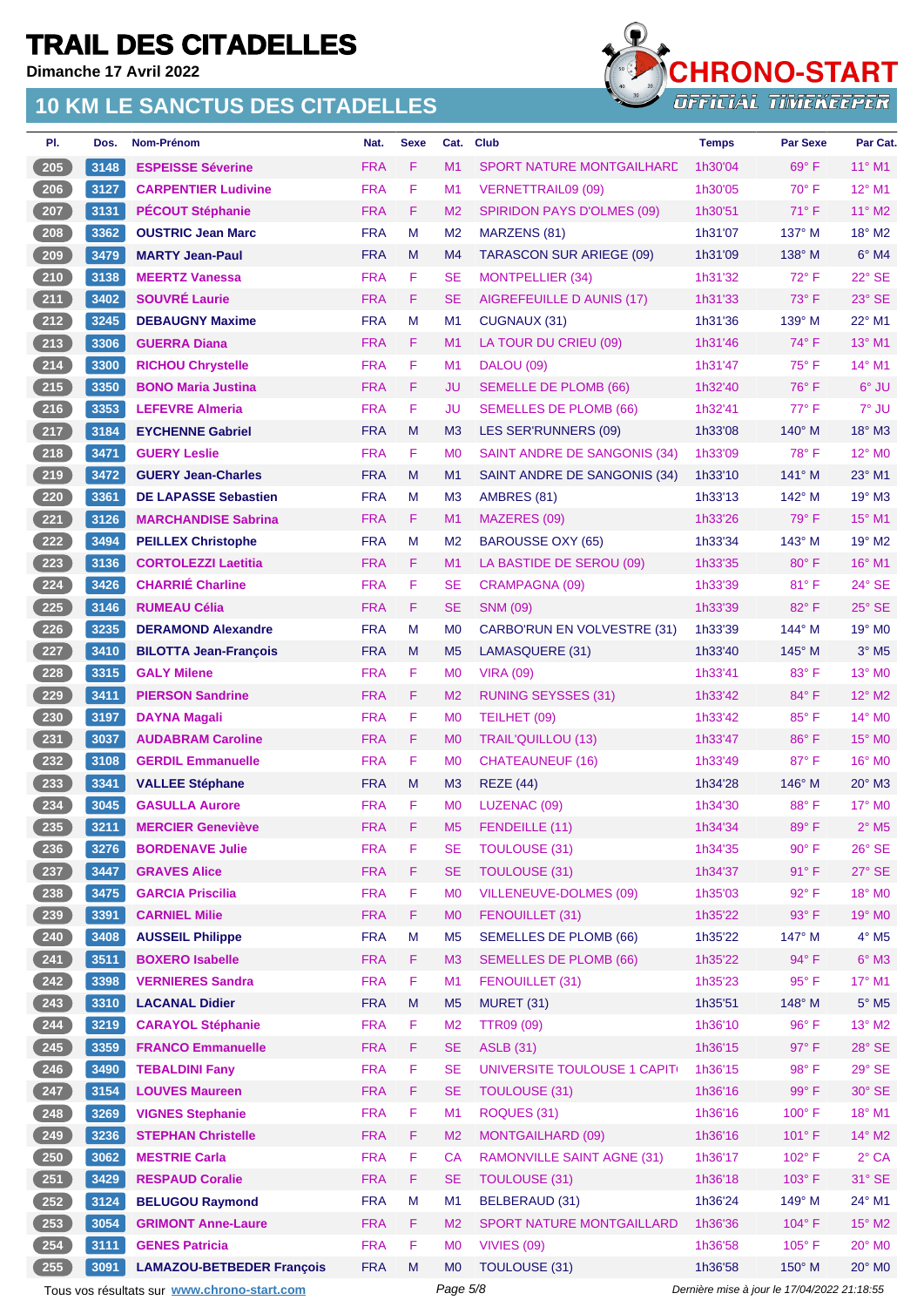**Dimanche 17 Avril 2022**

### **10 KM LE SANCTUS DES CITADELLES**



| PI.           | Dos.   | Nom-Prénom                  | Nat.       | <b>Sexe</b> | Cat.           | <b>Club</b>                          | <b>Temps</b> | <b>Par Sexe</b> | Par Cat.                    |
|---------------|--------|-----------------------------|------------|-------------|----------------|--------------------------------------|--------------|-----------------|-----------------------------|
| 256           | 3064   | <b>CHENARD Claire</b>       | <b>FRA</b> | F           | M <sub>2</sub> | CASTANET TOLOSAN (31)                | 1h37'06      | $106^\circ$ F   | $16^{\circ}$ M2             |
| 257           | 3063   | <b>MARIS Patricia</b>       | <b>FRA</b> | F           | M <sub>3</sub> | RAMONVILLE SAINT AGNE (31)           | 1h37'07      | $107^\circ$ F   | $7^\circ$ M3                |
| 258           | 3167   | <b>SOULIE Christophe</b>    | <b>FRA</b> | M           | M <sub>3</sub> | <b>COURIR SYMPA SAVERDUN (09)</b>    | 1h37'54      | 151° M          | $21^\circ$ M3               |
| 259           | 3257   | <b>THÉAU Simon</b>          | <b>FRA</b> | М           | <b>SE</b>      | LE JOGGEUR DU DIMANCHE (09)          | 1h37'58      | $152^{\circ}$ M | 36° SE                      |
| 260           | 3106   | <b>MARC Aurelie</b>         | <b>FRA</b> | F.          | M <sub>0</sub> | SPORT NATURE MONTGAILHARD            | 1h38'43      | 108°F           | 21° MO                      |
| 261           | 3349   | <b>BONO Maria Constanza</b> | <b>FRA</b> | F           | ES             | <b>SEMELLE DE PLOMB (66)</b>         | 1h39'09      | $109^\circ$ F   | $3°$ ES                     |
| 262           | 3339   | <b>ALFONSO Elise</b>        | <b>FRA</b> | F           | M <sub>3</sub> | <b>ASA (40)</b>                      | 1h39'12      | $110^{\circ}$ F | 8° M3                       |
| 263           | 3487   | <b>ALFONSO Frederic</b>     | <b>FRA</b> | М           | M <sub>3</sub> | <b>ASA (40)</b>                      | 1h39'13      | $153^\circ$ M   | $22^{\circ}$ M3             |
| 264           | 3287   | <b>COURNEIL Muriel</b>      | <b>FRA</b> | F           | M <sub>2</sub> | <b>COURIR SYMPA SAVERDUN (09)</b>    | 1h39'21      | $111^{\circ}$ F | $17^\circ$ M2               |
| 265           | 3414   | <b>BICHON Julien</b>        | <b>FRA</b> | M           | <b>SE</b>      | CHAURAY (79)                         | 1h39'23      | $154^\circ$ M   | 37° SE                      |
| 266           | 3078   | <b>AUGEREAU Valérie</b>     | <b>FRA</b> | F.          | M <sub>3</sub> | <b>REZE (44)</b>                     | 1h39'25      | $112^{\circ}$ F | $9°$ M3                     |
| 267           | 3342   | <b>JENIN Loic</b>           | <b>FRA</b> | М           | <b>SE</b>      | BALMA (31)                           | 1h39'28      | 155° M          | 38° SE                      |
| 268           | 3268   | <b>LESAGE Eric</b>          | <b>FRA</b> | M           | M <sub>2</sub> | ROQUES (31)                          | 1h39'29      | $156^\circ$ M   | 20° M2                      |
| 269           | 3128   | <b>DUVIVIER Coralie</b>     | <b>FRA</b> | F.          | <b>SE</b>      | BELESTA (09)                         | 1h39'53      | $113^\circ$ F   | 32° SE                      |
| 270           | 3221   | <b>MONIE Fréderic</b>       | <b>FRA</b> | M           | M1             | LAVELANET (09)                       | 1h40'13      | $157^\circ$ M   | $25^{\circ}$ M1             |
| 271           | 3190   | <b>BAILLEUL Corinne</b>     | <b>FRA</b> | F.          | M <sub>3</sub> | <b>REZE (44)</b>                     | 1h40'24      | $114^{\circ}$ F | 10° M3                      |
| 272           | 3084   | <b>FOUCHET Claire</b>       | <b>FRA</b> | F           | SE             | TOULOUSE (31)                        | 1h40'41      | $115^{\circ}$ F | 33° SE                      |
| 273           | 3083   | <b>LAGES Alice</b>          | <b>FRA</b> | F           | M <sub>0</sub> | <b>TOULOUSE (31)</b>                 | 1h40'41      | $116^\circ$ F   | 22° M <sub>0</sub>          |
| 274           | 3508   | <b>LARCHER Océane</b>       | <b>FRA</b> | F           | <b>SE</b>      | <b>PARIS (75)</b>                    | 1h40'52      | $117^\circ$ F   | 34° SE                      |
| 275           | 3140   | <b>GHILARDI Jérémy</b>      | <b>FRA</b> | М           | <b>SE</b>      | <b>TOULOUSE (31)</b>                 | 1h40'53      | $158^\circ$ M   | 39° SE                      |
| 276           | 3316   | <b>VERGÉ Anaïs</b>          | <b>FRA</b> | F.          | <b>SE</b>      | <b>TEAM TRAIL'QUILLOU (09)</b>       | 1h41'00      | $118^\circ$ F   | 35° SE                      |
| 277           | 3122   | <b>GIRAUD Cecile</b>        | <b>FRA</b> | F           | <b>SE</b>      | MAZERES (09)                         | 1h41'21      | $119^\circ$ F   | 36° SE                      |
| 278           | 3405   | <b>CANAVY Pascale</b>       | <b>FRA</b> | F           | M1             | MAZERES (09)                         | 1h41'23      | $120^\circ$ F   | 19° M1                      |
| 279           | 3210   | <b>GAST Amandine</b>        | <b>FRA</b> | F           | M1             | ROQUEFIXADE (09)                     | 1h41'23      | $121^\circ$ F   | 20° M1                      |
| 280           | 3492   | <b>RAMON Patrick</b>        | <b>FRA</b> | M           | M <sub>3</sub> | <b>MAZERES COURSE PEDESTRE (()</b>   | 1h41'26      | 159° M          | 23° M3                      |
| 281           | 3196   | <b>BONNET Gaelle</b>        | <b>FRA</b> | F.          | <b>SE</b>      | <b>FOIX (09)</b>                     | 1h41'32      | $122^{\circ}$ F | 37° SE                      |
| 282           | 3413   | <b>PUBILL Marie Carmen</b>  | <b>FRA</b> | F.          | M <sub>5</sub> | <b>SPIRIDON CLUB PAYS DOLMES (I)</b> | 1h41'51      | $123^\circ$ F   | $3°$ M <sub>5</sub>         |
| 283           | 3337   | <b>ZAMBONI Thomas</b>       | <b>FRA</b> | М           | M <sub>0</sub> | <b>BENAGUES OLYMPIQUE CLUB (4)</b>   | 1h42'03      | $160^\circ$ M   | 21° M0                      |
| 284           | 3320   | <b>SERVANT David</b>        | <b>FRA</b> | M           | M <sub>0</sub> | <b>BENAGUES OLYMPIQUE CLUB (0)</b>   | 1h42'04      | $161^\circ$ M   | $22^{\circ}$ M <sub>0</sub> |
| 285           | 3321   | <b>VILLANOU Mathieu</b>     | <b>FRA</b> | М           | M <sub>0</sub> | <b>BENAGUES OLYMPIQUE CLUB (0)</b>   | 1h42'04      | 162° M          | 23° M0                      |
| $\boxed{286}$ | 3260   | <b>BARBOSA Gabriela</b>     | <b>MEX</b> | $\mathsf F$ | <b>MO</b>      | LAVELANET (09)                       | 1h42'12      | $124^{\circ}$ F | $23^\circ$ MO               |
| 287           | 3259   | <b>BARBOSA Christophe</b>   | <b>FRA</b> | M           | M0             | LAVELANET (09)                       | 1h42'13      | $163^\circ$ M   | 24° MO                      |
| 288           | $3031$ | <b>LIGAT Laetitia</b>       | <b>FRA</b> | F.          | M1             | <b>SAINTE SUZANNE (09)</b>           | 1h42'27      | $125^\circ$ F   | $21^{\circ}$ M1             |
| 289           | 3286   | <b>COURNEIL Jerome</b>      | <b>FRA</b> | M           | M <sub>2</sub> | SAVERDUN (09)                        | 1h42'31      | 164° M          | $21^\circ$ M2               |
| 290           | 3428   | <b>COURNEIL Muriel</b>      | <b>FRA</b> | F.          | M <sub>2</sub> | <b>COURIR SYMPA SAVERDUN (09)</b>    | 1h42'31      | $126^\circ$ F   | 18° M2                      |
| 291           | 3467   | <b>CARRIERE Bruno</b>       | <b>FRA</b> | M           | M4             | ST JEAN (31)                         | 1h42'33      | $165^\circ$ M   | $7^\circ$ M4                |
| 292           | 3468   | <b>CARRIERE Delphine</b>    | <b>FRA</b> | F.          | M <sub>2</sub> | <b>ST JEAN (31)</b>                  | 1h42'34      | $127^\circ$ F   | 19° M2                      |
| 293           | 3025   | <b>BOUSQUET Myriam</b>      | <b>FRA</b> | F           | M <sub>2</sub> | SPIRIDON (09)                        | 1h42'59      | $128^\circ$ F   | $20^\circ$ M2               |
| 294           | 3017   | <b>SAMORA Karine</b>        | <b>FRA</b> | F.          | M1             | SPIRIDON DU PAYS D OLMES (09         | 1h42'59      | $129^\circ$ F   | 22° M1                      |
| 295           | 3431   | <b>BERCEILLES Patrice</b>   | <b>FRA</b> | M           | M <sub>3</sub> | <b>MONTPITOL (31)</b>                | 1h43'58      | 166° M          | $24^{\circ}$ M3             |
| 296           | 3382   | <b>GIBERT Véronique</b>     | <b>FRA</b> | F           | M <sub>3</sub> | <b>AUSSONNE (31)</b>                 | 1h44'23      | $130^\circ$ F   | $11^{\circ}$ M3             |
| 297           | 3068   | <b>GOVIN Agnès</b>          | <b>FRA</b> | F           | M <sub>2</sub> | FONSORBES (31)                       | 1h44'49      | $131^\circ$ F   | $21^\circ$ M2               |
| 298           | 3079   | <b>ETTER Lucie</b>          | <b>FRA</b> | F           | <b>SE</b>      | LAVELANET (09)                       | 1h46'24      | 132° F          | 38° SE                      |
| 299           | 3080   | <b>LAMAUD Marion</b>        | <b>FRA</b> | F           | <b>SE</b>      | LAVELANET (09)                       | 1h46'25      | $133^\circ$ F   | 39° SE                      |
| 300           | 3034   | <b>LABORIE Pierre</b>       | <b>FRA</b> | M           | M <sub>5</sub> | <b>AUTERRIVE (32)</b>                | 1h46'26      | 167° M          | $6^\circ$ M5                |
| 301           | 3406   | <b>GIBRAT Isabelle</b>      | <b>FRA</b> | F           | M <sub>2</sub> | ANTONNE-ET-TRIGONANT (24)            | 1h47'31      | $134^\circ$ F   | 22° M2                      |
| 302           | 3044   | <b>BOUTEILLER Christine</b> | <b>FRA</b> | F           | M <sub>2</sub> | <b>TEAM TRAIL'QUILLOU (09)</b>       | 1h47'45      | $135^\circ$ F   | $23^\circ$ M2               |
| 303           | 3252   | <b>RUMEAU Maylis</b>        | <b>FRA</b> | F           | CA             | <b>SNM (09)</b>                      | 1h48'13      | $136^\circ$ F   | 3° CA                       |
| 304           | 3120   | <b>MILESI Rosa</b>          | <b>POR</b> | F.          | M <sub>2</sub> | SPORT NATURE DE MONTGAILH/           | 1h48'30      | $137^\circ$ F   | 24° M2                      |
| 305           | 3226   | <b>PRIOR Marina</b>         | <b>FRA</b> | F           | <b>SE</b>      | <b>SPORT NATURE MONTGAILHARD</b>     | 1h48'31      | $138^\circ$ F   | $40^\circ$ SE               |
| 306           | 3074   | <b>TORRES Séverine</b>      | <b>FRA</b> | F           | <b>SE</b>      | SPORT NATURE MONTGAILHARD            | 1h48'32      | 139° F          | 41° SE                      |

Tous vos résultats sur **[www.chrono-start.com](https://www.chrono-start.com/)** Page 6/8 Page 6/8 Dernière mise à jour le 17/04/2022 21:18:55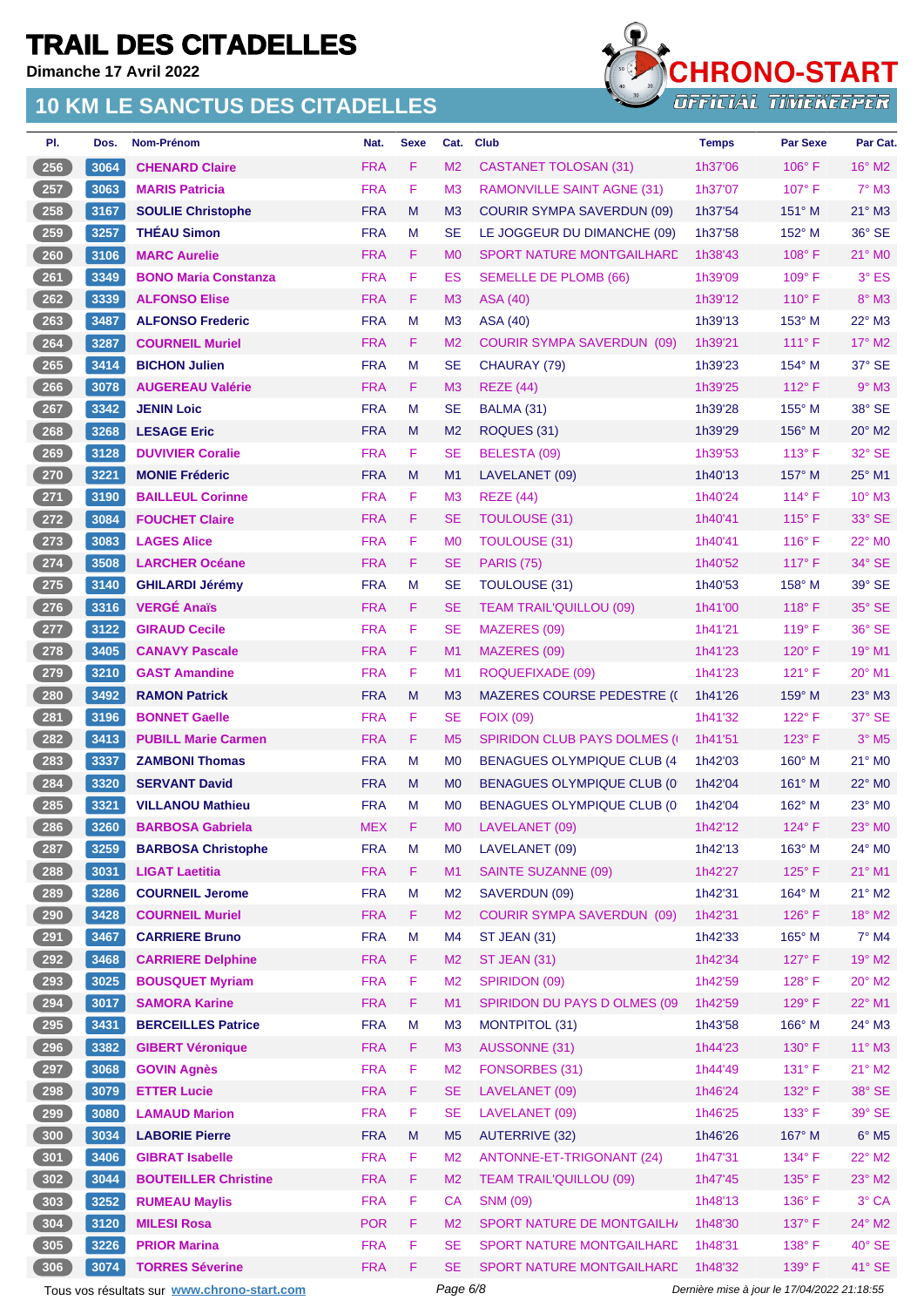**Dimanche 17 Avril 2022**

### **10 KM LE SANCTUS DES CITADELLES**



| 3453<br><b>FRA</b><br>307<br><b>GUINTOLI Christian</b><br>M<br>M4<br>1h48'32<br>168° M<br>$8^\circ$ M4<br><b>SNM (09)</b><br>308<br>3200<br><b>FRA</b><br>F.<br>25° M2<br><b>DELMON Marie Claire</b><br>M <sub>2</sub><br><b>BEAUZELLE (31)</b><br>1h48'43<br>$140^\circ$ F<br>309<br>3285<br>F.<br><b>GLAIS Myriam</b><br><b>FRA</b><br>M <sub>0</sub><br>1h48'44<br>$141^\circ$ F<br>$24^\circ$ MO<br>CARCASSONNE (11)<br>F<br><b>FRA</b><br>$26^\circ$ M2<br>310<br>3284<br>M <sub>2</sub><br><b>LAROQUE D'OLMES (09)</b><br>1h48'51<br>$142^\circ$ F<br><b>TRICOIRE Sandra</b><br>311<br>3088<br>F.<br><b>ILHAT Lydia</b><br><b>FRA</b><br>M1<br><b>RIVEL (11)</b><br>$143^\circ$ F<br>23° M1<br>1h49'04<br>312<br>3485<br><b>MOURAT Cédric</b><br><b>FRA</b><br>M<br>M <sub>1</sub><br>CASTELNAU-D'ESTRETEFONDS (<br>169° M<br>$26^{\circ}$ M1<br>1h49'05<br>313<br><b>FRA</b><br>F.<br>$144^\circ$ F<br>25° MO<br>3181<br><b>RODRIGUES Rita</b><br>M <sub>0</sub><br><b>SAVERDUN (09)</b><br>1h49'22<br>F<br>314<br><b>FRA</b><br>24° M1<br>3171<br><b>DE FREITAS ROCHA Sandrine</b><br>M1<br><b>COURIR SYMPA SAVERDUN (09)</b><br>$145^\circ$ F<br>1h49'22<br>315<br>F.<br>42° SE<br>3363<br><b>FRA</b><br><b>SE</b><br><b>TOULOUSE (31)</b><br>1h49'34<br>$146^\circ$ F<br><b>ALBY Emilie</b><br>40° SE<br>316<br>3364<br><b>SWE</b><br>M<br>SE<br><b>ABSOLU RAID (31)</b><br>1h49'34<br>$170^\circ$ M<br><b>PETTERSSON Niklas</b><br><b>FRA</b><br>F<br>$3°$ M4<br>317<br>3289<br>M4<br>LES Z'AMITRAILS 09 (09)<br>$147^\circ$ F<br><b>PIERRE Véronique</b><br>1h49'37<br>318<br>25° MO<br>3177<br><b>FRA</b><br>M<br>1h49'41<br>171° M<br><b>DESPAUX Anthony</b><br>M <sub>0</sub><br>LAVELANET (09)<br>319<br>3499<br><b>FRA</b><br>F.<br>26° MO<br><b>SY Celia</b><br>M <sub>0</sub><br><b>TEAM CYCLES PASSION RUNNIN</b><br>1h50'22<br>$148^\circ$ F<br><b>FRA</b><br>F.<br>320<br>3001<br>M <sub>2</sub><br>$149^\circ$ F<br>$27^\circ$ M2<br><b>BONO Maria Irene</b><br><b>SEMELLES DE PLOMB (66)</b><br>1h50'51<br>321<br>3459<br><b>FRA</b><br>M<br>M <sub>5</sub><br><b>BEAUZELLE (31)</b><br>1h51'07<br>172° M<br>$7^\circ$ M <sub>5</sub><br><b>MOITRY Philippe</b><br>322<br>3132<br><b>FRA</b><br>F.<br>27° M0<br><b>GARCIA Sandrine</b><br>M <sub>0</sub><br>$150^\circ$ F<br>CARLA DE ROQUEFORT (09)<br>1h51'36<br>323<br><b>FRA</b><br>F.<br>3061<br><b>MARION Jessica</b><br><b>SE</b><br><b>VILLENEUVE D'OLMES (09)</b><br>$151^\circ$ F<br>43° SE<br>1h51'36<br>324<br>F<br>44° SE<br>3357<br><b>FRA</b><br>152° F<br>SE<br><b>FOUGAX ET BARRINEUF (09)</b><br>1h51'37<br><b>MARION Audrey</b><br>325<br><b>FRA</b><br>F.<br>28° M2<br>3005<br><b>OURGAUD Nathalie</b><br>M <sub>2</sub><br>LE PEYRAT (09)<br>1h51'37<br>$153^\circ$ F<br>326<br>F.<br>$12^{\circ}$ M3<br>3254<br><b>FRA</b><br>M <sub>3</sub><br><b>HUOS (31)</b><br>1h51'53<br>$154^{\circ}$ F<br><b>FOULHAC Nathalie</b><br>327<br>F.<br>$4^\circ$ ES<br>3311<br><b>BONHOMME Manon</b><br><b>FRA</b><br>ES<br>DAX (40)<br>1h51'54<br>$155^{\circ}$ F |  |
|-----------------------------------------------------------------------------------------------------------------------------------------------------------------------------------------------------------------------------------------------------------------------------------------------------------------------------------------------------------------------------------------------------------------------------------------------------------------------------------------------------------------------------------------------------------------------------------------------------------------------------------------------------------------------------------------------------------------------------------------------------------------------------------------------------------------------------------------------------------------------------------------------------------------------------------------------------------------------------------------------------------------------------------------------------------------------------------------------------------------------------------------------------------------------------------------------------------------------------------------------------------------------------------------------------------------------------------------------------------------------------------------------------------------------------------------------------------------------------------------------------------------------------------------------------------------------------------------------------------------------------------------------------------------------------------------------------------------------------------------------------------------------------------------------------------------------------------------------------------------------------------------------------------------------------------------------------------------------------------------------------------------------------------------------------------------------------------------------------------------------------------------------------------------------------------------------------------------------------------------------------------------------------------------------------------------------------------------------------------------------------------------------------------------------------------------------------------------------------------------------------------------------------------------------------------------------------------------------------------------------------------------------------------------------------------------------------------------------------------------------------------------------------------------------------------------------------------------------------------------------------------------------------------------------------------------------------------------------------------------------------------------------------------------------------|--|
|                                                                                                                                                                                                                                                                                                                                                                                                                                                                                                                                                                                                                                                                                                                                                                                                                                                                                                                                                                                                                                                                                                                                                                                                                                                                                                                                                                                                                                                                                                                                                                                                                                                                                                                                                                                                                                                                                                                                                                                                                                                                                                                                                                                                                                                                                                                                                                                                                                                                                                                                                                                                                                                                                                                                                                                                                                                                                                                                                                                                                                                     |  |
|                                                                                                                                                                                                                                                                                                                                                                                                                                                                                                                                                                                                                                                                                                                                                                                                                                                                                                                                                                                                                                                                                                                                                                                                                                                                                                                                                                                                                                                                                                                                                                                                                                                                                                                                                                                                                                                                                                                                                                                                                                                                                                                                                                                                                                                                                                                                                                                                                                                                                                                                                                                                                                                                                                                                                                                                                                                                                                                                                                                                                                                     |  |
|                                                                                                                                                                                                                                                                                                                                                                                                                                                                                                                                                                                                                                                                                                                                                                                                                                                                                                                                                                                                                                                                                                                                                                                                                                                                                                                                                                                                                                                                                                                                                                                                                                                                                                                                                                                                                                                                                                                                                                                                                                                                                                                                                                                                                                                                                                                                                                                                                                                                                                                                                                                                                                                                                                                                                                                                                                                                                                                                                                                                                                                     |  |
|                                                                                                                                                                                                                                                                                                                                                                                                                                                                                                                                                                                                                                                                                                                                                                                                                                                                                                                                                                                                                                                                                                                                                                                                                                                                                                                                                                                                                                                                                                                                                                                                                                                                                                                                                                                                                                                                                                                                                                                                                                                                                                                                                                                                                                                                                                                                                                                                                                                                                                                                                                                                                                                                                                                                                                                                                                                                                                                                                                                                                                                     |  |
|                                                                                                                                                                                                                                                                                                                                                                                                                                                                                                                                                                                                                                                                                                                                                                                                                                                                                                                                                                                                                                                                                                                                                                                                                                                                                                                                                                                                                                                                                                                                                                                                                                                                                                                                                                                                                                                                                                                                                                                                                                                                                                                                                                                                                                                                                                                                                                                                                                                                                                                                                                                                                                                                                                                                                                                                                                                                                                                                                                                                                                                     |  |
|                                                                                                                                                                                                                                                                                                                                                                                                                                                                                                                                                                                                                                                                                                                                                                                                                                                                                                                                                                                                                                                                                                                                                                                                                                                                                                                                                                                                                                                                                                                                                                                                                                                                                                                                                                                                                                                                                                                                                                                                                                                                                                                                                                                                                                                                                                                                                                                                                                                                                                                                                                                                                                                                                                                                                                                                                                                                                                                                                                                                                                                     |  |
|                                                                                                                                                                                                                                                                                                                                                                                                                                                                                                                                                                                                                                                                                                                                                                                                                                                                                                                                                                                                                                                                                                                                                                                                                                                                                                                                                                                                                                                                                                                                                                                                                                                                                                                                                                                                                                                                                                                                                                                                                                                                                                                                                                                                                                                                                                                                                                                                                                                                                                                                                                                                                                                                                                                                                                                                                                                                                                                                                                                                                                                     |  |
|                                                                                                                                                                                                                                                                                                                                                                                                                                                                                                                                                                                                                                                                                                                                                                                                                                                                                                                                                                                                                                                                                                                                                                                                                                                                                                                                                                                                                                                                                                                                                                                                                                                                                                                                                                                                                                                                                                                                                                                                                                                                                                                                                                                                                                                                                                                                                                                                                                                                                                                                                                                                                                                                                                                                                                                                                                                                                                                                                                                                                                                     |  |
|                                                                                                                                                                                                                                                                                                                                                                                                                                                                                                                                                                                                                                                                                                                                                                                                                                                                                                                                                                                                                                                                                                                                                                                                                                                                                                                                                                                                                                                                                                                                                                                                                                                                                                                                                                                                                                                                                                                                                                                                                                                                                                                                                                                                                                                                                                                                                                                                                                                                                                                                                                                                                                                                                                                                                                                                                                                                                                                                                                                                                                                     |  |
|                                                                                                                                                                                                                                                                                                                                                                                                                                                                                                                                                                                                                                                                                                                                                                                                                                                                                                                                                                                                                                                                                                                                                                                                                                                                                                                                                                                                                                                                                                                                                                                                                                                                                                                                                                                                                                                                                                                                                                                                                                                                                                                                                                                                                                                                                                                                                                                                                                                                                                                                                                                                                                                                                                                                                                                                                                                                                                                                                                                                                                                     |  |
|                                                                                                                                                                                                                                                                                                                                                                                                                                                                                                                                                                                                                                                                                                                                                                                                                                                                                                                                                                                                                                                                                                                                                                                                                                                                                                                                                                                                                                                                                                                                                                                                                                                                                                                                                                                                                                                                                                                                                                                                                                                                                                                                                                                                                                                                                                                                                                                                                                                                                                                                                                                                                                                                                                                                                                                                                                                                                                                                                                                                                                                     |  |
|                                                                                                                                                                                                                                                                                                                                                                                                                                                                                                                                                                                                                                                                                                                                                                                                                                                                                                                                                                                                                                                                                                                                                                                                                                                                                                                                                                                                                                                                                                                                                                                                                                                                                                                                                                                                                                                                                                                                                                                                                                                                                                                                                                                                                                                                                                                                                                                                                                                                                                                                                                                                                                                                                                                                                                                                                                                                                                                                                                                                                                                     |  |
|                                                                                                                                                                                                                                                                                                                                                                                                                                                                                                                                                                                                                                                                                                                                                                                                                                                                                                                                                                                                                                                                                                                                                                                                                                                                                                                                                                                                                                                                                                                                                                                                                                                                                                                                                                                                                                                                                                                                                                                                                                                                                                                                                                                                                                                                                                                                                                                                                                                                                                                                                                                                                                                                                                                                                                                                                                                                                                                                                                                                                                                     |  |
|                                                                                                                                                                                                                                                                                                                                                                                                                                                                                                                                                                                                                                                                                                                                                                                                                                                                                                                                                                                                                                                                                                                                                                                                                                                                                                                                                                                                                                                                                                                                                                                                                                                                                                                                                                                                                                                                                                                                                                                                                                                                                                                                                                                                                                                                                                                                                                                                                                                                                                                                                                                                                                                                                                                                                                                                                                                                                                                                                                                                                                                     |  |
|                                                                                                                                                                                                                                                                                                                                                                                                                                                                                                                                                                                                                                                                                                                                                                                                                                                                                                                                                                                                                                                                                                                                                                                                                                                                                                                                                                                                                                                                                                                                                                                                                                                                                                                                                                                                                                                                                                                                                                                                                                                                                                                                                                                                                                                                                                                                                                                                                                                                                                                                                                                                                                                                                                                                                                                                                                                                                                                                                                                                                                                     |  |
|                                                                                                                                                                                                                                                                                                                                                                                                                                                                                                                                                                                                                                                                                                                                                                                                                                                                                                                                                                                                                                                                                                                                                                                                                                                                                                                                                                                                                                                                                                                                                                                                                                                                                                                                                                                                                                                                                                                                                                                                                                                                                                                                                                                                                                                                                                                                                                                                                                                                                                                                                                                                                                                                                                                                                                                                                                                                                                                                                                                                                                                     |  |
|                                                                                                                                                                                                                                                                                                                                                                                                                                                                                                                                                                                                                                                                                                                                                                                                                                                                                                                                                                                                                                                                                                                                                                                                                                                                                                                                                                                                                                                                                                                                                                                                                                                                                                                                                                                                                                                                                                                                                                                                                                                                                                                                                                                                                                                                                                                                                                                                                                                                                                                                                                                                                                                                                                                                                                                                                                                                                                                                                                                                                                                     |  |
|                                                                                                                                                                                                                                                                                                                                                                                                                                                                                                                                                                                                                                                                                                                                                                                                                                                                                                                                                                                                                                                                                                                                                                                                                                                                                                                                                                                                                                                                                                                                                                                                                                                                                                                                                                                                                                                                                                                                                                                                                                                                                                                                                                                                                                                                                                                                                                                                                                                                                                                                                                                                                                                                                                                                                                                                                                                                                                                                                                                                                                                     |  |
|                                                                                                                                                                                                                                                                                                                                                                                                                                                                                                                                                                                                                                                                                                                                                                                                                                                                                                                                                                                                                                                                                                                                                                                                                                                                                                                                                                                                                                                                                                                                                                                                                                                                                                                                                                                                                                                                                                                                                                                                                                                                                                                                                                                                                                                                                                                                                                                                                                                                                                                                                                                                                                                                                                                                                                                                                                                                                                                                                                                                                                                     |  |
|                                                                                                                                                                                                                                                                                                                                                                                                                                                                                                                                                                                                                                                                                                                                                                                                                                                                                                                                                                                                                                                                                                                                                                                                                                                                                                                                                                                                                                                                                                                                                                                                                                                                                                                                                                                                                                                                                                                                                                                                                                                                                                                                                                                                                                                                                                                                                                                                                                                                                                                                                                                                                                                                                                                                                                                                                                                                                                                                                                                                                                                     |  |
|                                                                                                                                                                                                                                                                                                                                                                                                                                                                                                                                                                                                                                                                                                                                                                                                                                                                                                                                                                                                                                                                                                                                                                                                                                                                                                                                                                                                                                                                                                                                                                                                                                                                                                                                                                                                                                                                                                                                                                                                                                                                                                                                                                                                                                                                                                                                                                                                                                                                                                                                                                                                                                                                                                                                                                                                                                                                                                                                                                                                                                                     |  |
| 328<br><b>FRA</b><br>M<br><b>SE</b><br>3312<br><b>PEYRICAL Thibault</b><br>DAX (40)<br>$173^\circ$ M<br>$41^\circ$ SE<br>1h51'56                                                                                                                                                                                                                                                                                                                                                                                                                                                                                                                                                                                                                                                                                                                                                                                                                                                                                                                                                                                                                                                                                                                                                                                                                                                                                                                                                                                                                                                                                                                                                                                                                                                                                                                                                                                                                                                                                                                                                                                                                                                                                                                                                                                                                                                                                                                                                                                                                                                                                                                                                                                                                                                                                                                                                                                                                                                                                                                    |  |
| 329<br>3056<br><b>FRA</b><br>F.<br>28° MO<br><b>MANDICOURT Mélanie</b><br>SAUBENS (31)<br>1h52'25<br>$156^\circ$ F<br>M <sub>0</sub>                                                                                                                                                                                                                                                                                                                                                                                                                                                                                                                                                                                                                                                                                                                                                                                                                                                                                                                                                                                                                                                                                                                                                                                                                                                                                                                                                                                                                                                                                                                                                                                                                                                                                                                                                                                                                                                                                                                                                                                                                                                                                                                                                                                                                                                                                                                                                                                                                                                                                                                                                                                                                                                                                                                                                                                                                                                                                                                |  |
| 330<br>3057<br>F.<br>157° F<br>25° M1<br><b>MIATTO Céline</b><br><b>FRA</b><br>M1<br>SAUBENS (31)<br>1h52'25                                                                                                                                                                                                                                                                                                                                                                                                                                                                                                                                                                                                                                                                                                                                                                                                                                                                                                                                                                                                                                                                                                                                                                                                                                                                                                                                                                                                                                                                                                                                                                                                                                                                                                                                                                                                                                                                                                                                                                                                                                                                                                                                                                                                                                                                                                                                                                                                                                                                                                                                                                                                                                                                                                                                                                                                                                                                                                                                        |  |
| F.<br>26° M1<br>331<br><b>FRA</b><br>M1<br>158°F<br>3009<br><b>GLEIZES Laëtitia</b><br>ESCALQUENS (31)<br>1h53'02                                                                                                                                                                                                                                                                                                                                                                                                                                                                                                                                                                                                                                                                                                                                                                                                                                                                                                                                                                                                                                                                                                                                                                                                                                                                                                                                                                                                                                                                                                                                                                                                                                                                                                                                                                                                                                                                                                                                                                                                                                                                                                                                                                                                                                                                                                                                                                                                                                                                                                                                                                                                                                                                                                                                                                                                                                                                                                                                   |  |
| F.<br>332<br><b>FRA</b><br><b>SE</b><br>45° SE<br>3030<br><b>CONDAMINAS Julie</b><br><b>BOURG SAINT BERNARD (31)</b><br>1h53'03<br>$159^\circ$ F                                                                                                                                                                                                                                                                                                                                                                                                                                                                                                                                                                                                                                                                                                                                                                                                                                                                                                                                                                                                                                                                                                                                                                                                                                                                                                                                                                                                                                                                                                                                                                                                                                                                                                                                                                                                                                                                                                                                                                                                                                                                                                                                                                                                                                                                                                                                                                                                                                                                                                                                                                                                                                                                                                                                                                                                                                                                                                    |  |
| 333<br>3043<br><b>LEFÈVRE Elodie</b><br><b>FRA</b><br>F.<br>46° SE<br><b>SE</b><br>$160^\circ$ F<br><b>JOGGING VARILHES (09)</b><br>1h53'11                                                                                                                                                                                                                                                                                                                                                                                                                                                                                                                                                                                                                                                                                                                                                                                                                                                                                                                                                                                                                                                                                                                                                                                                                                                                                                                                                                                                                                                                                                                                                                                                                                                                                                                                                                                                                                                                                                                                                                                                                                                                                                                                                                                                                                                                                                                                                                                                                                                                                                                                                                                                                                                                                                                                                                                                                                                                                                         |  |
| 334<br>F<br>27° M1<br>3039<br><b>ROMERA Angelique</b><br><b>FRA</b><br>M <sub>1</sub><br><b>TEAM TRAIL'QUILLOU (09)</b><br>$161^{\circ}$ F<br>1h53'25                                                                                                                                                                                                                                                                                                                                                                                                                                                                                                                                                                                                                                                                                                                                                                                                                                                                                                                                                                                                                                                                                                                                                                                                                                                                                                                                                                                                                                                                                                                                                                                                                                                                                                                                                                                                                                                                                                                                                                                                                                                                                                                                                                                                                                                                                                                                                                                                                                                                                                                                                                                                                                                                                                                                                                                                                                                                                               |  |
| 335<br><b>FRA</b><br>42° SE<br>3059<br><b>ROUCARIES Thibault</b><br>M<br><b>SE</b><br><b>TEAM TRAILQUILLOU (09)</b><br>1h53'26<br>174° M                                                                                                                                                                                                                                                                                                                                                                                                                                                                                                                                                                                                                                                                                                                                                                                                                                                                                                                                                                                                                                                                                                                                                                                                                                                                                                                                                                                                                                                                                                                                                                                                                                                                                                                                                                                                                                                                                                                                                                                                                                                                                                                                                                                                                                                                                                                                                                                                                                                                                                                                                                                                                                                                                                                                                                                                                                                                                                            |  |
| <b>FRA</b><br>F<br>336<br>3262<br>CA<br>$162^{\circ}$ F<br>4° CA<br><b>LOPEZ Lola</b><br><b>TEAM TRAIL'QUILLOU (09)</b><br>1h53'28                                                                                                                                                                                                                                                                                                                                                                                                                                                                                                                                                                                                                                                                                                                                                                                                                                                                                                                                                                                                                                                                                                                                                                                                                                                                                                                                                                                                                                                                                                                                                                                                                                                                                                                                                                                                                                                                                                                                                                                                                                                                                                                                                                                                                                                                                                                                                                                                                                                                                                                                                                                                                                                                                                                                                                                                                                                                                                                  |  |
| $\boxed{337}$<br>3258<br><b>FRA</b><br>$\mathsf F$<br>M1<br><b>TEAM TRAIL'QUILLOU (09)</b><br>163° F<br>28° M1<br><b>LOPEZ Emilie</b><br>1h53'41                                                                                                                                                                                                                                                                                                                                                                                                                                                                                                                                                                                                                                                                                                                                                                                                                                                                                                                                                                                                                                                                                                                                                                                                                                                                                                                                                                                                                                                                                                                                                                                                                                                                                                                                                                                                                                                                                                                                                                                                                                                                                                                                                                                                                                                                                                                                                                                                                                                                                                                                                                                                                                                                                                                                                                                                                                                                                                    |  |
| 338<br>27° M1<br>3264<br><b>LOPEZ Guillaume</b><br><b>FRA</b><br>M<br><b>TEAM TRAIL'QUILLOU (09)</b><br>1h53'44<br>$175^\circ$ M<br>M1                                                                                                                                                                                                                                                                                                                                                                                                                                                                                                                                                                                                                                                                                                                                                                                                                                                                                                                                                                                                                                                                                                                                                                                                                                                                                                                                                                                                                                                                                                                                                                                                                                                                                                                                                                                                                                                                                                                                                                                                                                                                                                                                                                                                                                                                                                                                                                                                                                                                                                                                                                                                                                                                                                                                                                                                                                                                                                              |  |
| 339<br>3430<br><b>FOURMENT Cécilia</b><br><b>FRA</b><br>F.<br><b>SE</b><br>47° SE<br><b>TOULOUSE (31)</b><br>1h53'49<br>$164^\circ$ F                                                                                                                                                                                                                                                                                                                                                                                                                                                                                                                                                                                                                                                                                                                                                                                                                                                                                                                                                                                                                                                                                                                                                                                                                                                                                                                                                                                                                                                                                                                                                                                                                                                                                                                                                                                                                                                                                                                                                                                                                                                                                                                                                                                                                                                                                                                                                                                                                                                                                                                                                                                                                                                                                                                                                                                                                                                                                                               |  |
| 340<br>F<br>3400<br><b>FRA</b><br><b>SE</b><br>165°F<br>48° SE<br><b>LAMEGO Christine</b><br>LAVELANET (09)<br>1h54'44                                                                                                                                                                                                                                                                                                                                                                                                                                                                                                                                                                                                                                                                                                                                                                                                                                                                                                                                                                                                                                                                                                                                                                                                                                                                                                                                                                                                                                                                                                                                                                                                                                                                                                                                                                                                                                                                                                                                                                                                                                                                                                                                                                                                                                                                                                                                                                                                                                                                                                                                                                                                                                                                                                                                                                                                                                                                                                                              |  |
| 341<br>F<br>$4^\circ$ M4<br>3401<br><b>FRA</b><br>M4<br>LAVELANET (09)<br>1h54'46<br>$166^\circ$ F<br><b>LAMEGO Maud</b>                                                                                                                                                                                                                                                                                                                                                                                                                                                                                                                                                                                                                                                                                                                                                                                                                                                                                                                                                                                                                                                                                                                                                                                                                                                                                                                                                                                                                                                                                                                                                                                                                                                                                                                                                                                                                                                                                                                                                                                                                                                                                                                                                                                                                                                                                                                                                                                                                                                                                                                                                                                                                                                                                                                                                                                                                                                                                                                            |  |
| F<br>342<br>$13^\circ$ M3<br>3199<br><b>FRA</b><br>M3<br><b>MONTMELIAN (73)</b><br>$167^\circ$ F<br><b>LEMETTRE Valérie</b><br>1h55'46                                                                                                                                                                                                                                                                                                                                                                                                                                                                                                                                                                                                                                                                                                                                                                                                                                                                                                                                                                                                                                                                                                                                                                                                                                                                                                                                                                                                                                                                                                                                                                                                                                                                                                                                                                                                                                                                                                                                                                                                                                                                                                                                                                                                                                                                                                                                                                                                                                                                                                                                                                                                                                                                                                                                                                                                                                                                                                              |  |
| 343<br>F.<br>49° SE<br>3213<br><b>MALLET Lydie</b><br><b>FRA</b><br><b>SE</b><br><b>AUTERIVE (31)</b><br>1h55'56<br>$168^\circ$ F                                                                                                                                                                                                                                                                                                                                                                                                                                                                                                                                                                                                                                                                                                                                                                                                                                                                                                                                                                                                                                                                                                                                                                                                                                                                                                                                                                                                                                                                                                                                                                                                                                                                                                                                                                                                                                                                                                                                                                                                                                                                                                                                                                                                                                                                                                                                                                                                                                                                                                                                                                                                                                                                                                                                                                                                                                                                                                                   |  |
| 344<br>3100<br>F.<br><b>SE</b><br>$50^\circ$ SE<br><b>GABRIELI Julie</b><br><b>FRA</b><br>SAINT PAUL DE JARRAT (09)<br>1h56'00<br>$169^\circ$ F                                                                                                                                                                                                                                                                                                                                                                                                                                                                                                                                                                                                                                                                                                                                                                                                                                                                                                                                                                                                                                                                                                                                                                                                                                                                                                                                                                                                                                                                                                                                                                                                                                                                                                                                                                                                                                                                                                                                                                                                                                                                                                                                                                                                                                                                                                                                                                                                                                                                                                                                                                                                                                                                                                                                                                                                                                                                                                     |  |
| 345<br>3102<br>$8^\circ$ M5<br><b>GABRIELI Pierre</b><br><b>FRA</b><br>M<br>M <sub>5</sub><br>LAVELANET (09)<br>1h56'00<br>176° M                                                                                                                                                                                                                                                                                                                                                                                                                                                                                                                                                                                                                                                                                                                                                                                                                                                                                                                                                                                                                                                                                                                                                                                                                                                                                                                                                                                                                                                                                                                                                                                                                                                                                                                                                                                                                                                                                                                                                                                                                                                                                                                                                                                                                                                                                                                                                                                                                                                                                                                                                                                                                                                                                                                                                                                                                                                                                                                   |  |
| 346<br>F<br>51° SE<br>3104<br><b>FRA</b><br><b>SE</b><br>1h56'01<br>170° F<br><b>GANDARILLAS Sarah</b><br>LABEGE (31)                                                                                                                                                                                                                                                                                                                                                                                                                                                                                                                                                                                                                                                                                                                                                                                                                                                                                                                                                                                                                                                                                                                                                                                                                                                                                                                                                                                                                                                                                                                                                                                                                                                                                                                                                                                                                                                                                                                                                                                                                                                                                                                                                                                                                                                                                                                                                                                                                                                                                                                                                                                                                                                                                                                                                                                                                                                                                                                               |  |
| 347<br><b>FRA</b><br>M<br><b>SE</b><br>LAROQUE D'OLMES (09)<br>$43^\circ$ SE<br>3323<br><b>CLAVEL Florian</b><br>1h56'01<br>$177^\circ$ M                                                                                                                                                                                                                                                                                                                                                                                                                                                                                                                                                                                                                                                                                                                                                                                                                                                                                                                                                                                                                                                                                                                                                                                                                                                                                                                                                                                                                                                                                                                                                                                                                                                                                                                                                                                                                                                                                                                                                                                                                                                                                                                                                                                                                                                                                                                                                                                                                                                                                                                                                                                                                                                                                                                                                                                                                                                                                                           |  |
| 348<br>3101<br>22° M2<br><b>PUERTAS Laurent</b><br><b>FRA</b><br>M<br>M <sub>2</sub><br>SAINT PAUL DE JARRAT (09)<br>1h56'02<br>178° M                                                                                                                                                                                                                                                                                                                                                                                                                                                                                                                                                                                                                                                                                                                                                                                                                                                                                                                                                                                                                                                                                                                                                                                                                                                                                                                                                                                                                                                                                                                                                                                                                                                                                                                                                                                                                                                                                                                                                                                                                                                                                                                                                                                                                                                                                                                                                                                                                                                                                                                                                                                                                                                                                                                                                                                                                                                                                                              |  |
| 349<br>44° SE<br>3103<br><b>GABRIELI Nicolas</b><br><b>FRA</b><br>M<br><b>SE</b><br>LABEGE (31)<br>1h56'02<br>179° M                                                                                                                                                                                                                                                                                                                                                                                                                                                                                                                                                                                                                                                                                                                                                                                                                                                                                                                                                                                                                                                                                                                                                                                                                                                                                                                                                                                                                                                                                                                                                                                                                                                                                                                                                                                                                                                                                                                                                                                                                                                                                                                                                                                                                                                                                                                                                                                                                                                                                                                                                                                                                                                                                                                                                                                                                                                                                                                                |  |
| 350<br>M4<br>$9°$ M4<br>3497<br><b>GERVAIS Philippe</b><br><b>FRA</b><br>M<br><b>CONTINENTAL (31)</b><br>1h56'47<br>180° M                                                                                                                                                                                                                                                                                                                                                                                                                                                                                                                                                                                                                                                                                                                                                                                                                                                                                                                                                                                                                                                                                                                                                                                                                                                                                                                                                                                                                                                                                                                                                                                                                                                                                                                                                                                                                                                                                                                                                                                                                                                                                                                                                                                                                                                                                                                                                                                                                                                                                                                                                                                                                                                                                                                                                                                                                                                                                                                          |  |
| 351<br>3496<br>F.<br><b>SE</b><br>52° SE<br><b>GERVAIS Anaïs</b><br><b>FRA</b><br><b>CONTINENTAL (31)</b><br>1h56'48<br>$171^\circ$ F                                                                                                                                                                                                                                                                                                                                                                                                                                                                                                                                                                                                                                                                                                                                                                                                                                                                                                                                                                                                                                                                                                                                                                                                                                                                                                                                                                                                                                                                                                                                                                                                                                                                                                                                                                                                                                                                                                                                                                                                                                                                                                                                                                                                                                                                                                                                                                                                                                                                                                                                                                                                                                                                                                                                                                                                                                                                                                               |  |
| 352<br>F<br>$5^{\circ}$ CA<br>3115<br><b>FAUX Candice</b><br><b>FRA</b><br>CA<br><b>BONNAC (09)</b><br>1h58'12<br>$172^\circ$ F                                                                                                                                                                                                                                                                                                                                                                                                                                                                                                                                                                                                                                                                                                                                                                                                                                                                                                                                                                                                                                                                                                                                                                                                                                                                                                                                                                                                                                                                                                                                                                                                                                                                                                                                                                                                                                                                                                                                                                                                                                                                                                                                                                                                                                                                                                                                                                                                                                                                                                                                                                                                                                                                                                                                                                                                                                                                                                                     |  |
| F<br>353<br>3417<br><b>FRA</b><br>LES SEMELLES DE PLOMB (66)<br>$14^{\circ}$ M3<br><b>COCARD Laurence</b><br>M <sub>3</sub><br>1h58'57<br>$173^\circ$ F                                                                                                                                                                                                                                                                                                                                                                                                                                                                                                                                                                                                                                                                                                                                                                                                                                                                                                                                                                                                                                                                                                                                                                                                                                                                                                                                                                                                                                                                                                                                                                                                                                                                                                                                                                                                                                                                                                                                                                                                                                                                                                                                                                                                                                                                                                                                                                                                                                                                                                                                                                                                                                                                                                                                                                                                                                                                                             |  |
| 354<br>$9^\circ$ M5<br>3435<br><b>SARDA Robert</b><br><b>FRA</b><br>M<br>M <sub>5</sub><br><b>SEMELLES DE PLOMB (66)</b><br>1h58'58<br>181° M                                                                                                                                                                                                                                                                                                                                                                                                                                                                                                                                                                                                                                                                                                                                                                                                                                                                                                                                                                                                                                                                                                                                                                                                                                                                                                                                                                                                                                                                                                                                                                                                                                                                                                                                                                                                                                                                                                                                                                                                                                                                                                                                                                                                                                                                                                                                                                                                                                                                                                                                                                                                                                                                                                                                                                                                                                                                                                       |  |
| 355<br>3325<br><b>JALABERT Daniel</b><br><b>FRA</b><br>182° M<br>$3^\circ$ M7<br>M<br>M7<br>CARCASSONNE (11)<br>1h59'24                                                                                                                                                                                                                                                                                                                                                                                                                                                                                                                                                                                                                                                                                                                                                                                                                                                                                                                                                                                                                                                                                                                                                                                                                                                                                                                                                                                                                                                                                                                                                                                                                                                                                                                                                                                                                                                                                                                                                                                                                                                                                                                                                                                                                                                                                                                                                                                                                                                                                                                                                                                                                                                                                                                                                                                                                                                                                                                             |  |
| 356<br>3375<br>26° MO<br><b>VERDIER Benjamin</b><br><b>FRA</b><br>M<br>M <sub>0</sub><br><b>JOINVILLE LE PONT (94)</b><br>2h00'49<br>183° M                                                                                                                                                                                                                                                                                                                                                                                                                                                                                                                                                                                                                                                                                                                                                                                                                                                                                                                                                                                                                                                                                                                                                                                                                                                                                                                                                                                                                                                                                                                                                                                                                                                                                                                                                                                                                                                                                                                                                                                                                                                                                                                                                                                                                                                                                                                                                                                                                                                                                                                                                                                                                                                                                                                                                                                                                                                                                                         |  |
| 357<br>$5^\circ$ M6<br>3015<br><b>FRA</b><br>M<br>M <sub>6</sub><br>LE CHESNAY (78)<br>2h00'52<br>184° M<br><b>VERDIER Serge</b><br>Page 7/8<br>Dernière mise à jour le 17/04/2022 21:18:55<br>Tous vos résultats sur www.chrono-start.com                                                                                                                                                                                                                                                                                                                                                                                                                                                                                                                                                                                                                                                                                                                                                                                                                                                                                                                                                                                                                                                                                                                                                                                                                                                                                                                                                                                                                                                                                                                                                                                                                                                                                                                                                                                                                                                                                                                                                                                                                                                                                                                                                                                                                                                                                                                                                                                                                                                                                                                                                                                                                                                                                                                                                                                                          |  |